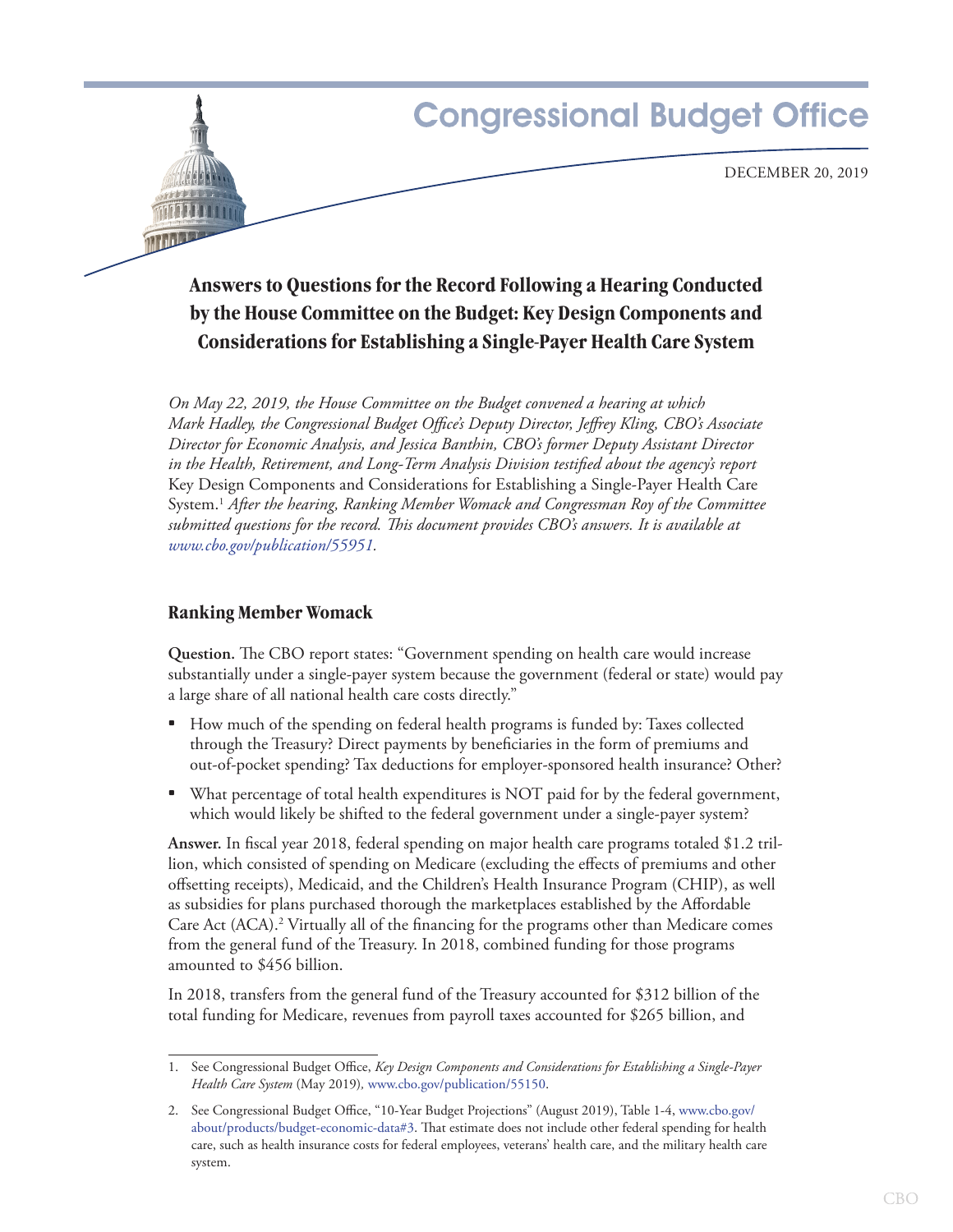beneficiaries' premiums accounted for \$99 billion. The remaining sources of financing for Medicare, which together account for less than 10 percent of the program's funding, include the following: revenues from a portion of the federal income taxes that Social Security recipients with income above a certain threshold pay on their benefits; interest credited to Treasury securities held in the Medicare trust funds (which in turn is financed by the Treasury's general fund); and payments from the states to help finance Medicare Part D.

The tax exclusion for employment-based health insurance reduces federal revenues and is therefore a federal subsidy for health insurance. The staff of the Joint Committee on Taxation (JCT) and CBO estimate that the tax exclusion cost the federal government about \$300 billion in forgone revenues in 2018.3 Altogether, that tax exclusion plus federal spending on major health care programs amounted to \$1.5 trillion in 2018.

Currently, national health care spending—which totaled \$3.5 trillion in 2017—is financed through a mix of public and private sources. Private sources paid more than half of that amount, and state or local governments paid about one-tenth. The federal government paid 37 percent of the total, or \$1.3 trillion.<sup>4</sup> The percentage of national health expenditures that would be shifted to the federal government under a single-payer system would depend on the design of the system. Two key design features are the services that would be covered by the single-payer system and the amount of cost sharing that would be required. In a system covering a comprehensive set of benefits with little cost sharing, most national health expenditures would be made by the federal government. The total effect on the federal budget and the amounts individuals and organizations paid for health care coverage would depend on how the system was financed.

**Question.** The CBO report states: "In a federally administered single-payer system, the associated cash flows would be federal transactions, in CBO's view, and the spending and revenues for the system would appear in the federal budget."

- Please explain this statement further.
- How would CBO determine if this new spending would be considered mandatory or discretionary?
- What are the potential trade-offs and risks if the federal spending was mandatory or discretionary?

**Answer.** A single-payer system might be administered entirely by federal agencies, or private entities might play some role. CBO generally treats the transactions of nonfederal entities as federal if those entities act as agents of the federal government by using the sovereign power of the federal government, work to achieve a governmental purpose, or if they are subject to a significant degree of federal control. In CBO's view, the spending and revenues of the system would be governmental even if the private sector played some role in administering

<sup>3.</sup> See Congressional Budget Office, "Reduce Tax Subsidies for Employment-Based Health Insurance," *Options for Reducing the Deficit: 2019 to 2028* (December 2018), [www.cbo.gov/budget-options/2018/54798.](https://www.cbo.gov/budget-options/2018/54798)

<sup>4.</sup> The estimates of national health care spending by source of payment are from Centers for Medicare & Medicaid Services, National Health Expenditure Accounts, "National Health Expenditures by Type of Service and Source of Funds: Calendar Years 1960–2018" (accessed February 15, 2019), [https://go.usa.gov/](https://go.usa.gov/xEUS6) [xEUS6.](https://go.usa.gov/xEUS6) The estimates of national and federal spending on health care include spending on investment in the medical sector, which accounts for 5 percent of national spending on health care and 3 percent of federal spending on health care. The estimates of federal spending for Medicare exclude the effects of premiums and other offsetting receipts. The estimates do not account for tax subsidies, such as the federal tax exclusion for employment-based health insurance.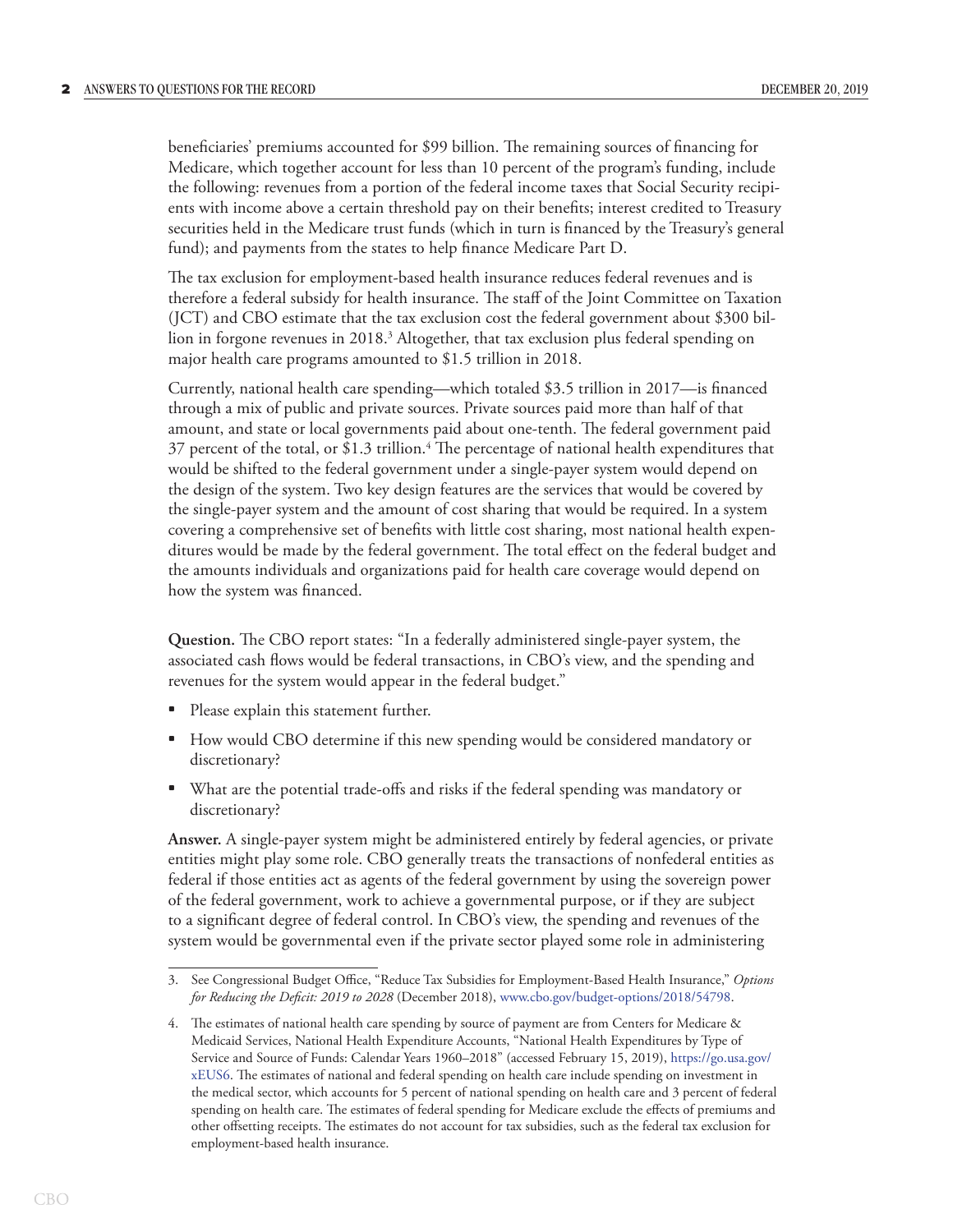it. For example, the federal government could contract with one or more private insurers to administer the program, and the responsibilities of those insurers could include collecting premiums and paying providers. Because those insurers would be acting as agents of the federal government, CBO would classify the cash flows as governmental in its cost estimates.5

For a system in which private insurers delivered the benefits, key design choices would be as follows: how policymakers would structure the competition among private insurers, how private insurance might supplement a standard benefit, and how such supplemental benefits would relate to previously existing benefits. Such a system could be more akin to a multipayer system than a single-payer system if private insurers paid providers. However, some analysts would consider such a system to be a single-payer system if the government defined the eligible population, specified the covered services, collected the resources needed for the plan, required the eligible population to contribute toward financing the system, and showed the receipts and expenditures associated with the plan in the government's budget. That type of system could retain previously existing benefits.

*Mandatory Versus Discretionary Funding.* The spending for a single-payer system would be considered mandatory if the authorization act that established the new program also controlled its funding. The spending would be considered discretionary if the authorization act established the new program but did not control its funding. In the latter case, the amount of funding for the new program would be determined through the annual appropriation process. Those appropriations are subject to a set of budget enforcement rules and processes that differ from those that apply to mandatory spending.

*Advantages and Disadvantages of Each Type of Funding.* Specifying the spending for a single-payer system as mandatory rather than discretionary would provide greater certainty in funding for the program, which would be helpful to beneficiaries, providers, and manufacturers of drugs and medical devices. If spending for the program was discretionary, its funding would lapse if the appropriation bill for the program was not passed by the start of the fiscal year. In that case, temporary funding could be provided through a continuing resolution. Specifying the spending for a single-payer system as discretionary would give the Congress a formal mechanism to review the program on a yearly basis and make modifications that Members deemed appropriate. The Congress also could use other mechanisms to encourage reviews at less frequent intervals, such as a sunset provision whereby the program would end on a specified date unless it was reauthorized. Keeping total costs within the appropriated amount and minimizing disruptions as total spending neared that amount would be challenging if the government's role was to pay private-sector providers for all services rendered.

**Question.** The CBO report states, "A standardized IT system could help a single-payer system coordinate patient care by implementing portable electronic medical records and reducing duplicated services….Establishing an interoperable IT system under a single-payer system would have many of the same challenges as establishing an interoperable IT system in the current health care system with its many different providers and vendors."

• What is the current status of the Affordable Care Act website? What does it do? How many people use it to verify eligibility? What is the scale of the ACA website compared to a centralized IT system CBO describes in the report? The ACA website is a verification

<sup>5.</sup> See Congressional Budget Office, *How CBO Determines Whether to Classify an Activity as Governmental When Estimating Its Budgetary Effects* (June 2017), [www.cbo.gov/publication/52803,](https://www.cbo.gov/publication/52803) and *The Budgetary Treatment of Proposals to Change the Nation's Health Insurance System* (May 2009)*,* [www.cbo.gov/publication/41185.](https://www.cbo.gov/publication/41185)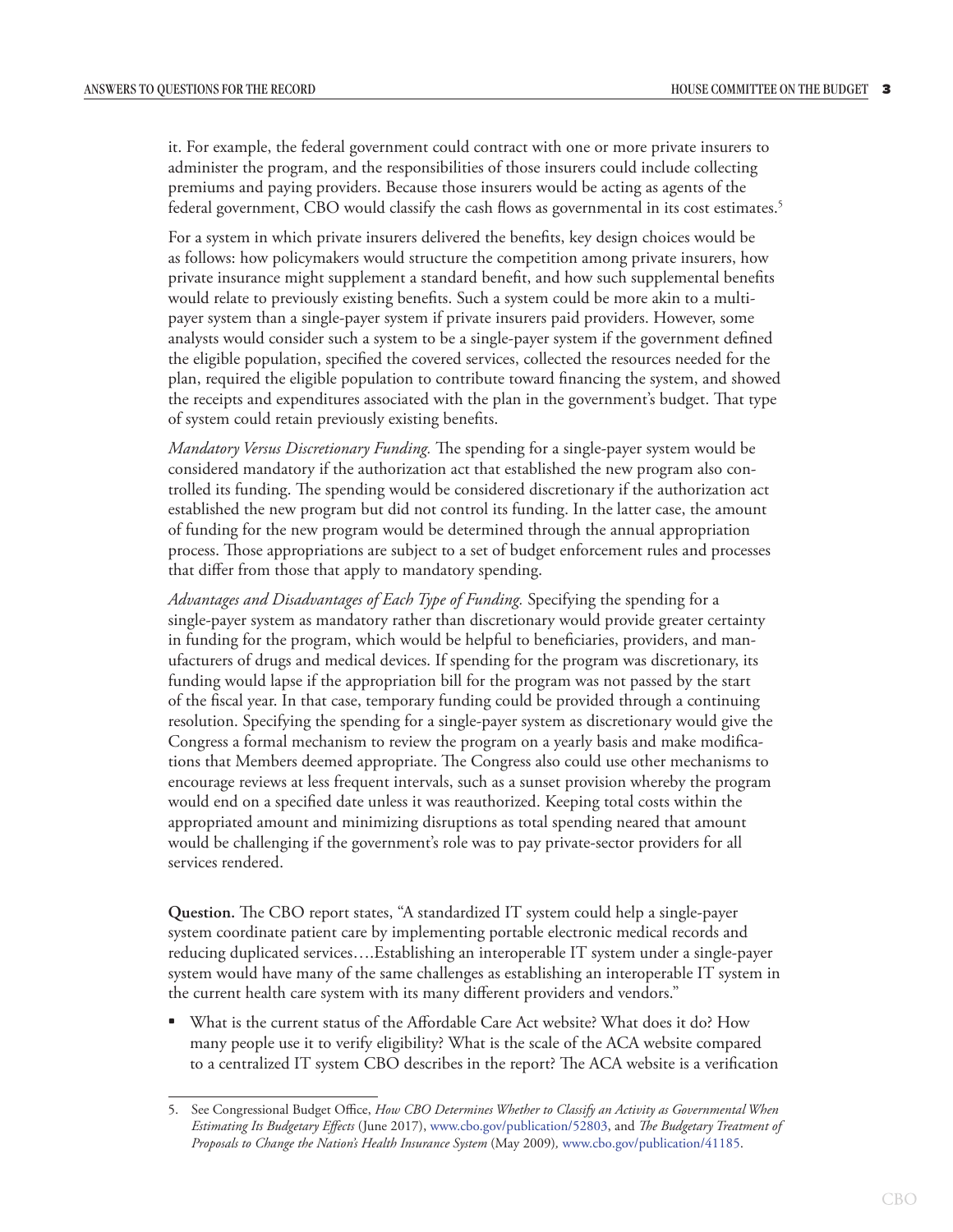system and not a payment system, correct? How much has been spent on the ACA website to date? Did the ACA website ever have technical difficulties after its launch? What were some of these difficulties?

• What is the HITECH Act that was included in the stimulus package in 2009? How much was allocated to the project? What is the status of the project today? Is this an interoperable system, similar to what is described in the report?

**Answer.** The Centers for Medicare & Medicaid Services (CMS) was responsible for developing a federally facilitated marketplace for states without their own marketplaces. The federally facilitated marketplace includes a website[—HealthCare.gov](http://HealthCare.gov)—that is currently operational. It serves as a portal for consumers and several supporting information technology (IT) systems.

In 2019, 32 states use the federally facilitated marketplace, and 12 states and the District of Columbia operate their own state-based marketplaces. The remaining 6 states perform some administrative functions for their marketplaces, but all rely on the federal website and supporting  $IT$  systems.<sup>6</sup>

*Utilization of Marketplace Websites.* Consumers can compare health insurance plans and purchase a plan through the state marketplace websites or [HealthCare.gov.](http://HealthCare.gov) The marketplaces verify that people are eligible for coverage before allowing them to enroll and provide people with an estimate of the cost of their coverage after accounting for any subsidies for which they are eligible. In some states, the marketplaces also can determine whether people are eligible for coverage through Medicaid or the Children's Health Insurance Program. In other states, the marketplaces make an initial assessment of eligibility for those programs and transfer applicants' information to state agencies for final determination. The marketplace websites are a verification and enrollment system, not a payment system. CMS uses supporting IT systems to review, approve, and generate financial assistance payments—such as premium tax credits and cost-sharing reductions—to insurers.

Over the course of the year, the average number of consumers who enrolled in the marketplaces and paid for their coverage across all states was about 5.5 million in 2014, 9.4 million in 2015, 10.0 million in 2016, 9.8 million in 2017, and 9.9 million in 2018. For 2019, that number is 9.5 million in CBO's projections. In addition, some people who apply for coverage through the marketplaces are determined to be eligible for Medicaid or CHIP and enroll in one of those programs. For example, that was the case for 5.2 million people in 2016.

The scale of the websites and supporting IT systems that serve the ACA marketplaces is much smaller than the scale of a centralized IT system that would be needed under a single-payer system. To put that in perspective, the total U.S. population was about 327 million in 2018.<sup>7</sup>

*Cost of Implementing the Health Insurance Marketplaces.* Through 2014, CMS spent \$8.4 billion to set up the marketplaces. That figure includes about \$5 billion in grants to states and an additional \$3.4 billion in spending by CMS.8 Those amounts include spending to establish all functions of the marketplaces, not just spending devoted to the websites and supporting IT systems. Based on information from CMS, about \$2.1 billion was spent on

<sup>6.</sup> See Kaiser Family Foundation, "State Health Insurance Marketplace Types, 2020," [https://tinyurl.com/](https://www.kff.org/health-reform/state-indicator/state-health-insurance-marketplace-types/?currentTimeframe=0&sortModel=%7B%22colId%22:%22Location%22,%22sort%22:%22asc%22%7D) [yafjlgin](https://www.kff.org/health-reform/state-indicator/state-health-insurance-marketplace-types/?currentTimeframe=0&sortModel=%7B%22colId%22:%22Location%22,%22sort%22:%22asc%22%7D).

<sup>7.</sup> See Census Bureau, "Quick Facts" (July 2018), [www.census.gov/quickfacts/fact/table/US/PST045218](https://www.census.gov/quickfacts/fact/table/US/PST045218).

<sup>8.</sup> Even states that run their own marketplaces rely on the federal IT infrastructure of [HealthCare.gov](http://HealthCare.gov) and use the data hub built and maintained by the federal government. See Annie L. Mach and C. Stephen Redhead, *Federal Funding for Health Insurance Exchanges*, Report for Congress R43066 (Congressional Research Service, October 29, 2014), <https://fas.org/sgp/crs/misc/R43066.pdf> (479 KB).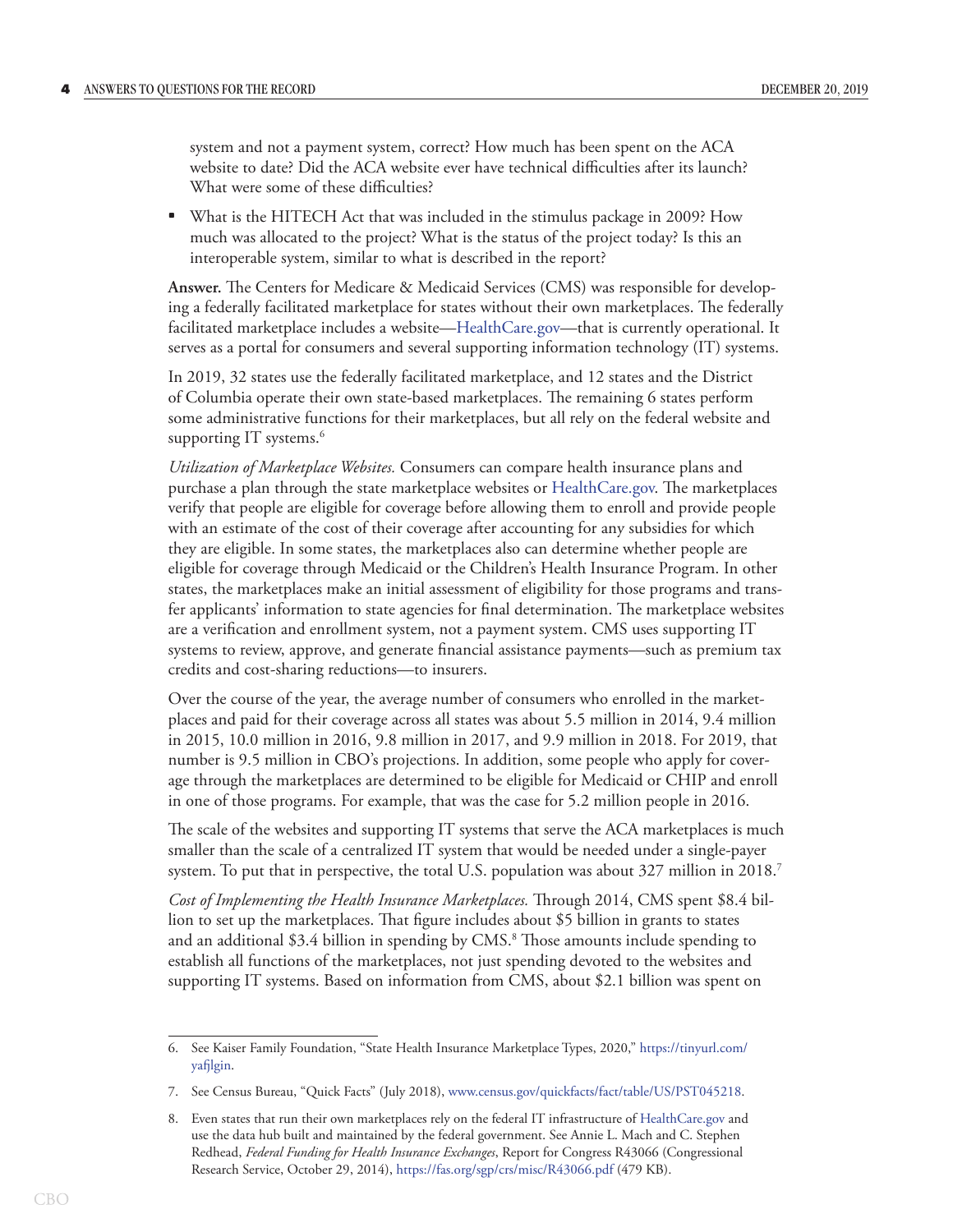IT infrastructure for the federally facilitated marketplaces from 2014 through 2018. $^{\circ}$  (CBO does not have information on the amount spent on IT infrastructure for the state-based marketplaces.)

*Technical Difficulties.* The website for the federally facilitated marketplace experienced technical difficulties after it was launched. According to a report issued by the Government Accountability Office (GAO) in 2015, there were several problems with the development and rollout of [HealthCare.gov](http://www.healthcare.gov). People faced significant obstacles when they tried to create accounts and enroll in the system. Some of the issues that GAO highlighted included inadequate planning by CMS regarding the capacity needed for the system, software coding errors, and a failure to implement all planned functionality before the system was launched. Additionally, GAO concluded that CMS did not apply best practices for the system's development, which contributed to problems with the launch of [HealthCare.gov.](http://www.healthcare.gov) After the website was launched, CMS took steps to address those problems by increasing capacity, requiring additional software quality reviews, and awarding a new contract to complete the development of the systems.<sup>10</sup>

The marketplace's supporting IT systems, which perform functions such as linking consumers' information to other systems to facilitate the enrollment process and payments to insurers, also experienced difficulties. Prior to 2016, for example, CMS used an interim process to calculate and authorize financial assistance payments. The federal marketplace fully transitioned to an automated system in 2016 and nearly all of the state marketplaces have transitioned.<sup>11</sup>

*The HITECH Act.* The Health Information Technology for Economic and Clinical Health Act (HITECH Act) encouraged health care providers to adopt health information technology. That act established a program that provided incentive payments early in the program and imposed penalties that came later. Eligible providers needed to demonstrate the ability to use a certified electronic health record (EHR) system in a meaningful way and meet other requirements. The legislation included a "certification" component that required EHRs to have certain common capabilities and a "meaningful use" component that required health care providers to meet certain criteria regarding their use of EHRs, such as using them for e-prescribing and reporting clinical quality measures.

According to CMS, the agency paid providers more than \$30 billion from 2011 to 2018 through the Medicare and Medicaid EHR incentive programs.<sup>12</sup> As of 2017, 80 percent of

<sup>9.</sup> See Centers for Medicare & Medicaid Services, *Justification of Estimates for Appropriations Committees, Fiscal Year 2020* (2019), p. 167, [https://go.usa.gov/xVJhs](https://www.cms.gov/About-CMS/Agency-Information/PerformanceBudget/FY2020-CJ-Final.pdf) (PDF, 4.5 MB); *Justification of Estimates for Appropriations Committees, Fiscal Year 2019* (2018), p. 166, [https://go.usa.gov/xVJhF](https://www.cms.gov/About-CMS/Agency-Information/PerformanceBudget/Downloads/FY2019-CJ-Final.pdf) (PDF, 4.5 MB); *Justification of Estimates for Appropriations Committees, Fiscal Year 2018* (2017), p. 171, [https://go.usa.gov/](https://www.cms.gov/About-CMS/Agency-Information/PerformanceBudget/Downloads/FY2018-CJ-Final.pdf) [xVJhJ](https://www.cms.gov/About-CMS/Agency-Information/PerformanceBudget/Downloads/FY2018-CJ-Final.pdf) (PDF, 3.6 MB); *Justification of Estimates for Appropriations Committees, Fiscal Year 2017* (2016), p. 307, [https://go.usa.gov/xVSqq](https://www.cms.gov/About-CMS/Agency-Information/PerformanceBudget/Downloads/FY2017-CJ-Final.pdf) (PDF, 9.1 MB); and *Justification of Estimates for Appropriations Committees, Fiscal Year 2016* (2015), p. 88,<https://go.usa.gov/xVSqa> (PDF, 10.2 MB).

<sup>10.</sup> See Government Accountability Office, *CMS Has Taken Steps to Address Problems, but Needs to Further Implement Systems Development Best Practices*, GAO-15-238 (March 2015), [www.gao.gov/](https://www.gao.gov/assets/670/668834.pdf) [assets/670/668834.pdf](https://www.gao.gov/assets/670/668834.pdf) (4.8 MB).

<sup>11.</sup> See Department of Health and Human Services, Office of Inspector General, *Initial Review of CMS's Automated System for Processing Financial Assistance Payments* (attachment to a letter to the Honorable Gus Bilirakis, May 8, 2017)*,* <https://oig.hhs.gov/oas/reports/region2/21702001.pdf> (492 KB).

<sup>12.</sup> See Centers for Medicare & Medicaid Services, "Data and Program Reports" (May 2019), [https://go.usa.gov/](https://www.cms.gov/regulations-and-guidance/legislation/ehrincentiveprograms/dataandreports.html) [xVSqD.](https://www.cms.gov/regulations-and-guidance/legislation/ehrincentiveprograms/dataandreports.html) In 2018, CMS changed the name of its EHR incentive programs to the Medicare and Medicaid Promoting Interoperability Programs to focus on improving interoperability and patients' access to health information.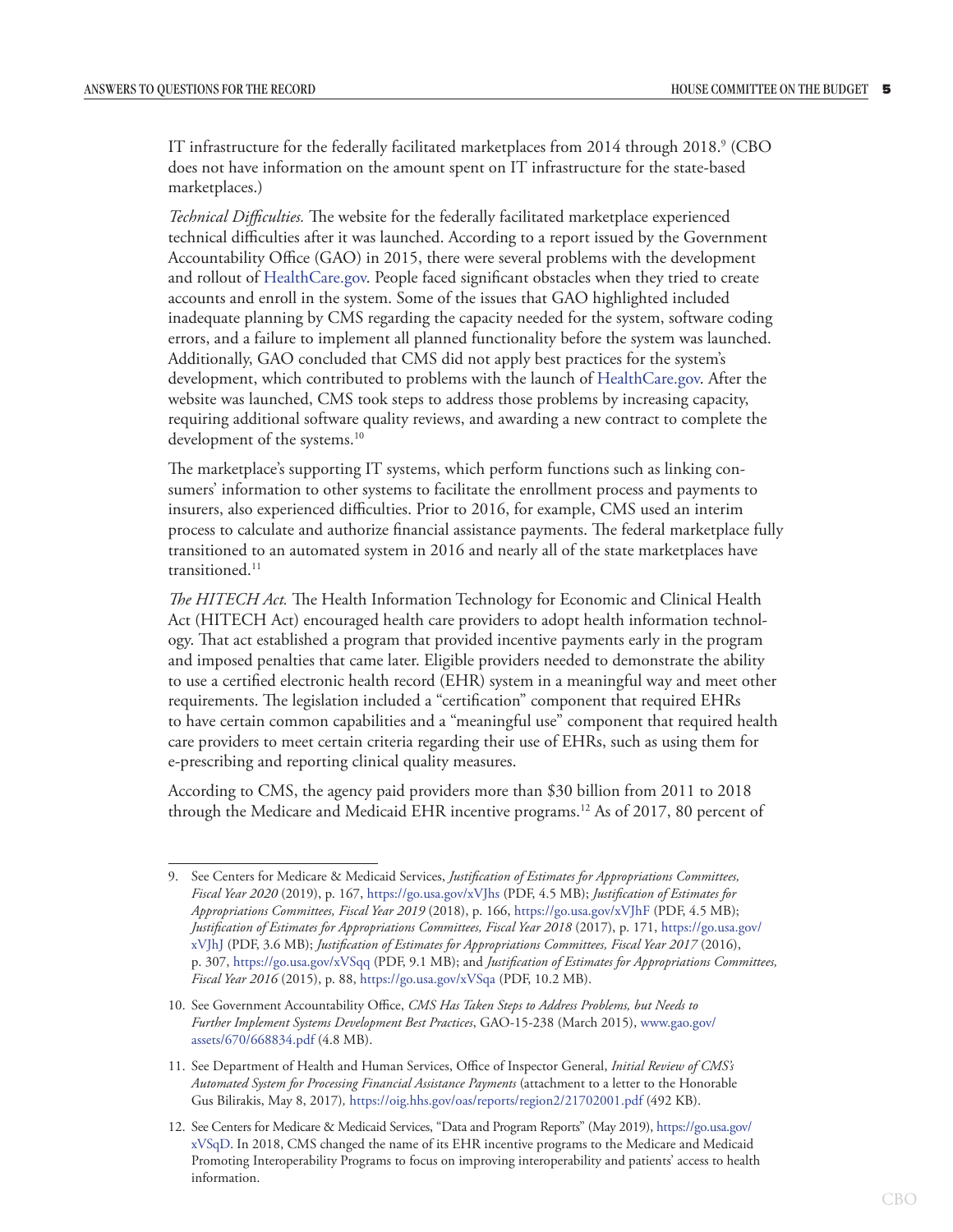office-based physicians had adopted a certified EHR system, and 96 percent of all nonfederal acute care hospitals had a certified health IT system.<sup>13</sup>

Although interoperability of EHRs was an important goal of the HITECH Act, that goal has not been achieved.<sup>14</sup> (Interoperability is the ability of two or more systems to exchange information and the ability of those systems to use the information that has been exchanged without special effort.) The Office of the National Coordinator (ONC) at CMS has reported that electronic health information is often spread across multiple providers that use different systems that are not interoperable.<sup>15</sup> In 2017, just over 40 percent of hospitals engaged in all four domains of interoperability defined by the ONC: sending, receiving, finding, and integrating electronic patient records from external sources.<sup>16</sup>

**Question.** The CBO report states: "Under the current system, CBO estimates, an average of 29 million people per month—11 percent of U.S. residents under age 65—were uninsured in 2018."

- The report found that 243 million people under the age of 65 had health insurance. Where does this group of people get their insurance? How many of these individuals obtain their insurance from companies or businesses? Unions? Self-employment?
- Would the individuals who currently have coverage, roughly 300 million Americans, be affected if we moved to a single-payer system? How many people who currently have coverage would be disrupted by the potential effects of such a massive overhaul?
- What is the breakdown of the uninsured population near retirement, 50–64 years old? What is their general health status? What are their overall health conditions?

**Answer.** People under the age of 65 obtain health insurance coverage from various sources. A majority of those people have employment-based coverage—in 2019, an estimated 159 million people, or 58 percent of the total nonelderly population.17 Of that total, roughly 6 million people are covered by multiemployer union plans.

On average, another 69 million people under the age of 65 obtain coverage through Medicaid or CHIP, 14 million obtain insurance through private nongroup plans, 1 million (who live in Minnesota and New York) are covered by the Basic Health Program, 8 million are covered by Medicare, and 3 million have coverage from other sources, such as student health plans or foreign sources.

<sup>13.</sup> See Office of the National Coordinator for Health Information Technology, "Health IT Dashboard" (updated June 17, 2019), [https://dashboard.healthit.gov/quickstats/quickstats.php.](https://dashboard.healthit.gov/quickstats/quickstats.php)

<sup>14.</sup> See Julia Adler-Milstein, "Moving Past the EHR Interoperability Blame Game,"*NEJM Catalyst* (July 2017), <https://catalyst.nejm.org/ehr-interoperability-blame-game/>.

<sup>15.</sup> See Government Accountability Office, *Health Information Technology: HHS Should Assess the Effectiveness of Its Efforts to Enhance Patient Access to and Use of Electronic Health Information*, GAO-17-305 (March 2017), [www.gao.gov/assets/690/683388.pdf](https://www.gao.gov/assets/690/683388.pdf) (6.6 MB).

<sup>16.</sup> See Office of the National Coordinator for Health Information Technology, *Variation in Interoperability Among U.S. Non-federal Acute Care Hospitals in 2017,* ONC Data Brief 42 (November 2018), [https://go.usa.gov/xppxG](https://www.healthit.gov/sites/default/files/page/2018-11/Interop%20variation_0.pdf) (PDF, 647 KB).

<sup>17.</sup> The responses to this question are based on CBO's estimates for 2019. All of those estimates reflect average monthly enrollment over the course of the year. See Congressional Budget Office, *Federal Subsidies for Health Insurance Coverage for People Under Age 65: 2019 to 2029* (May 2019), [www.cbo.gov/publication/55085](https://www.cbo.gov/publication/55085). That report was published shortly after the release of *Key Design Components and Considerations for Establishing a Single-Payer Health Care System.*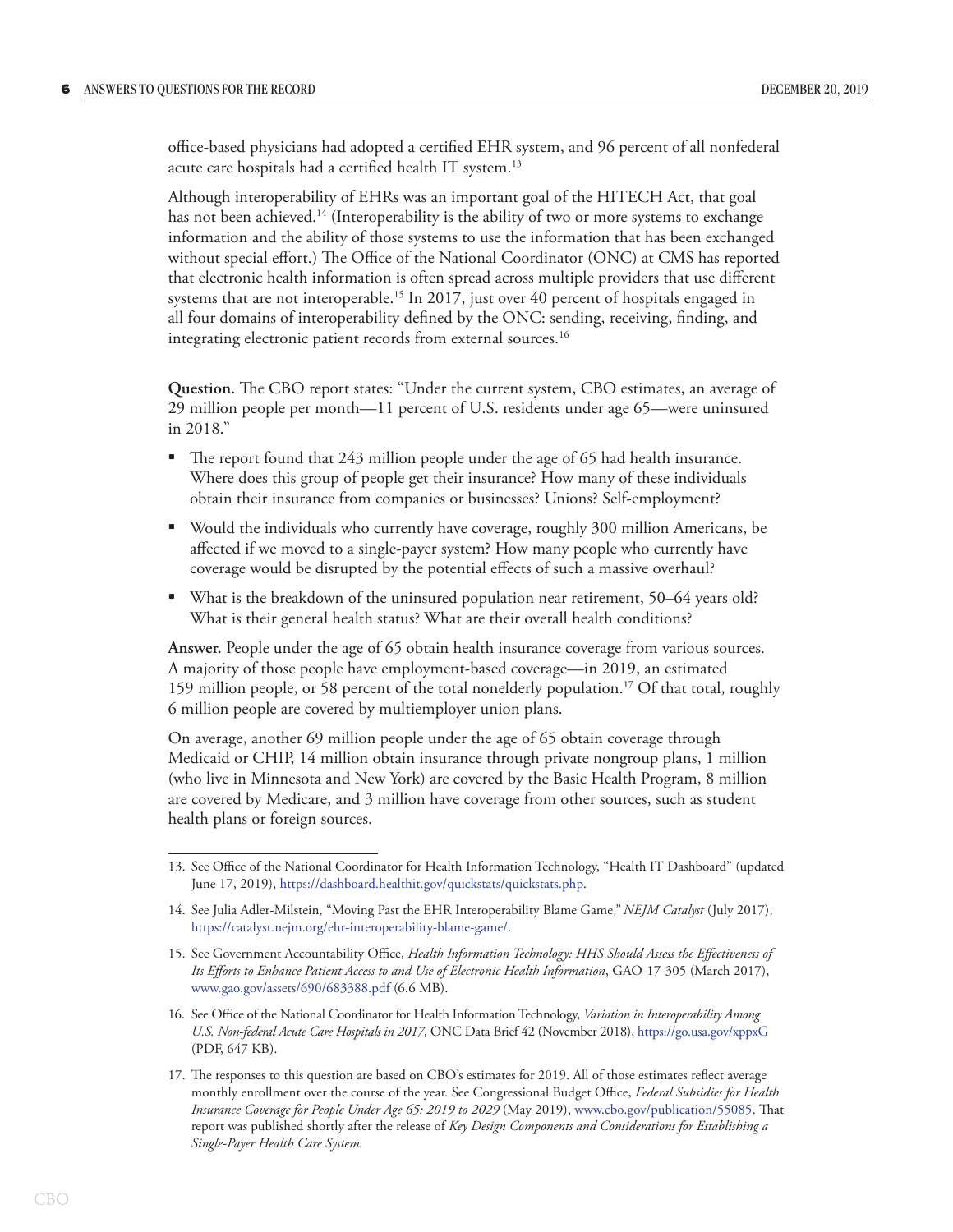CBO and JCT estimate that in 2019 between 4 million and 5 million people are enrolled in health insurance that is subsidized by the income tax deduction for health insurance premiums that is available to people who are self-employed.18 Many of those people purchase insurance on an individual basis instead of as part of a group; their coverage is categorized as nongroup rather than employment-based even though their subsidies are work-related.

*Effects of a Single-Payer System on People Who Currently Have Coverage.* In CBO's estimation, if private insurance was eliminated under a single-payer system, the following people under age 65 would need to switch their coverage to the single-payer plan: 159 million with employment-based insurance, 14 million with nongroup coverage, and 1 million with coverage through the Basic Health Program. Those estimates cannot be added to yield an estimate of the total number of people with private insurance because some people report more than one type of coverage. The role of private insurance under a single-payer system would depend on its design. For example, the system might eliminate private insurance, or it could retain a role for private insurance, such as offering benefits that supplement the public plan.

If current public programs were eliminated, people of all ages who participated in those programs would need to switch their coverage: an estimated 75 million enrolled in Medicaid, 7 million enrolled in CHIP, and 61 million enrolled in Medicare. (Those numbers count people with two sources of coverage, such as Medicare and Medicaid, in both categories.) Depending on the system's design, some people who now have public coverage could continue to have such coverage under a single-payer system, but their covered benefits and cost sharing might change.

*The Uninsured Population 50 to 64 Years Old.* Among people ages 50 to 64 who are uninsured, CBO estimates, 24 percent are eligible for subsidized coverage through a marketplace, 24 percent have access to unsubsidized coverage in the nongroup market but choose not to purchase it, 17 percent have income less than 100 percent of the federal poverty guidelines (commonly referred to as the federal poverty level, or FPL) and live in a state that did not expand Medicaid, 15 percent have access to employment-based coverage, 12 percent are noncitizens who are not lawfully present in this country, and 8 percent are eligible for Medicaid but are not enrolled (see [Figure 1](#page-7-0)).

According to CBO's analysis of data from the 2018 National Health Interview Survey, people between the ages of 50 and 64 who were uninsured had worse self-reported health status than people in the same age category who were insured. Among people ages 50 to 64 who were uninsured, 45.4 percent reported that they were in excellent or very good health, 34.0 percent were in good health, and 21.0 percent were in fair or poor health. By contrast, among people ages 50 to 64 who had health insurance, 54.4 percent reported that they were in excellent or very good health, 29.2 percent were in good health, and 16.3 percent were in fair or poor health. However, among people ages 50 to 64, the uninsured were less likely than those with insurance coverage to report having ever been told by a medical professional that they had certain medical conditions, such as diabetes (12.6 percent versus 14.1 percent), hypertension (35.7 percent versus 43.6 percent), or coronary heart disease (2.3 percent versus 4.9 percent). Those differences in reported health conditions might reflect differences between people with and without insurance coverage—specifically, differences in the nature and amount of their contact with the medical system—and thus differences in the opportunity for certain conditions to be diagnosed.

<sup>18.</sup> This estimate includes policyholders plus their dependents.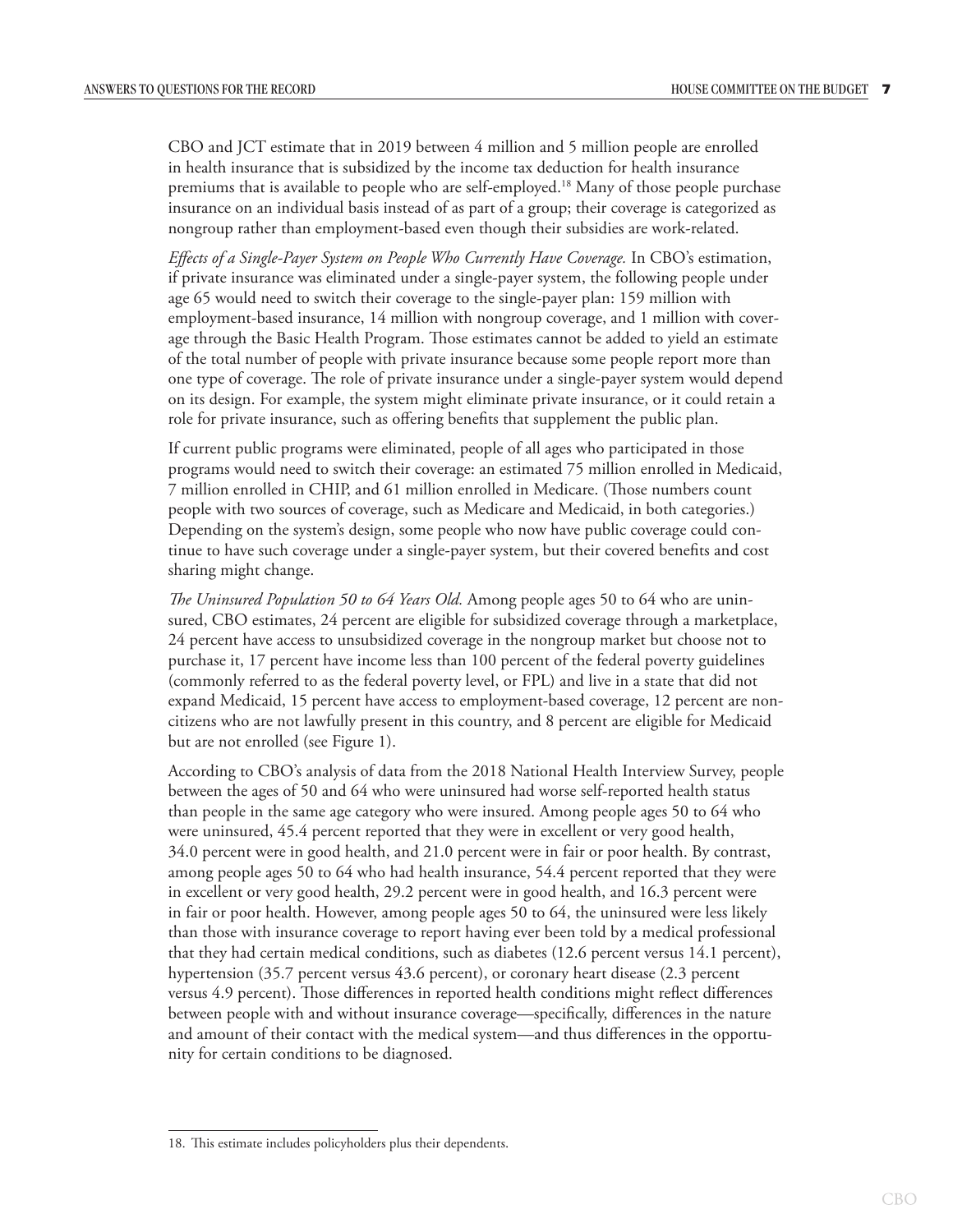## **Composition of the Uninsured Population Ages 50 to 64, 2019 24% 24% 17% 15% 12% With Income Less Than 100 Percent of the FPL and Living in a State That Has Not Expanded Medicaid Eligible for Subsidized Coverage Through a Marketplace Have Access to Unsubsidized Coverage in the Nongroup Market Have Access to Employment-Based Coverage Not Lawfully Presenta Eligible for Medicaid**

#### <span id="page-7-0"></span>**Figure 1.**

Sources: Congressional Budget Office; staff of the Joint Committee on Taxation.

FPL = federal poverty level.

a. Noncitizens who are not lawfully present in this country are ineligible for marketplace subsidies and for most Medicaid benefits.

**Question.** The CBO report states: "An expansion of insurance coverage under a single-payer system would increase the demand for care and put pressure on the available supply of care.... If the number of providers was not sufficient to meet demand, patients might face increased wait times and reduced access to care."

- What factors led CBO to state: "...patients might face increased wait times and reduced access to care"?
- In a single-payer system with little or no cost sharing relative to our current system, would demand for medical services increase? If provider payments decreased, would a single-payer system have the capacity to meet the demand? Please explain these trade-offs and risks.
- What does "reduced access to care" mean in CBO's view?
- What do wait times in other countries with single-payer health systems currently look like compared to the United States?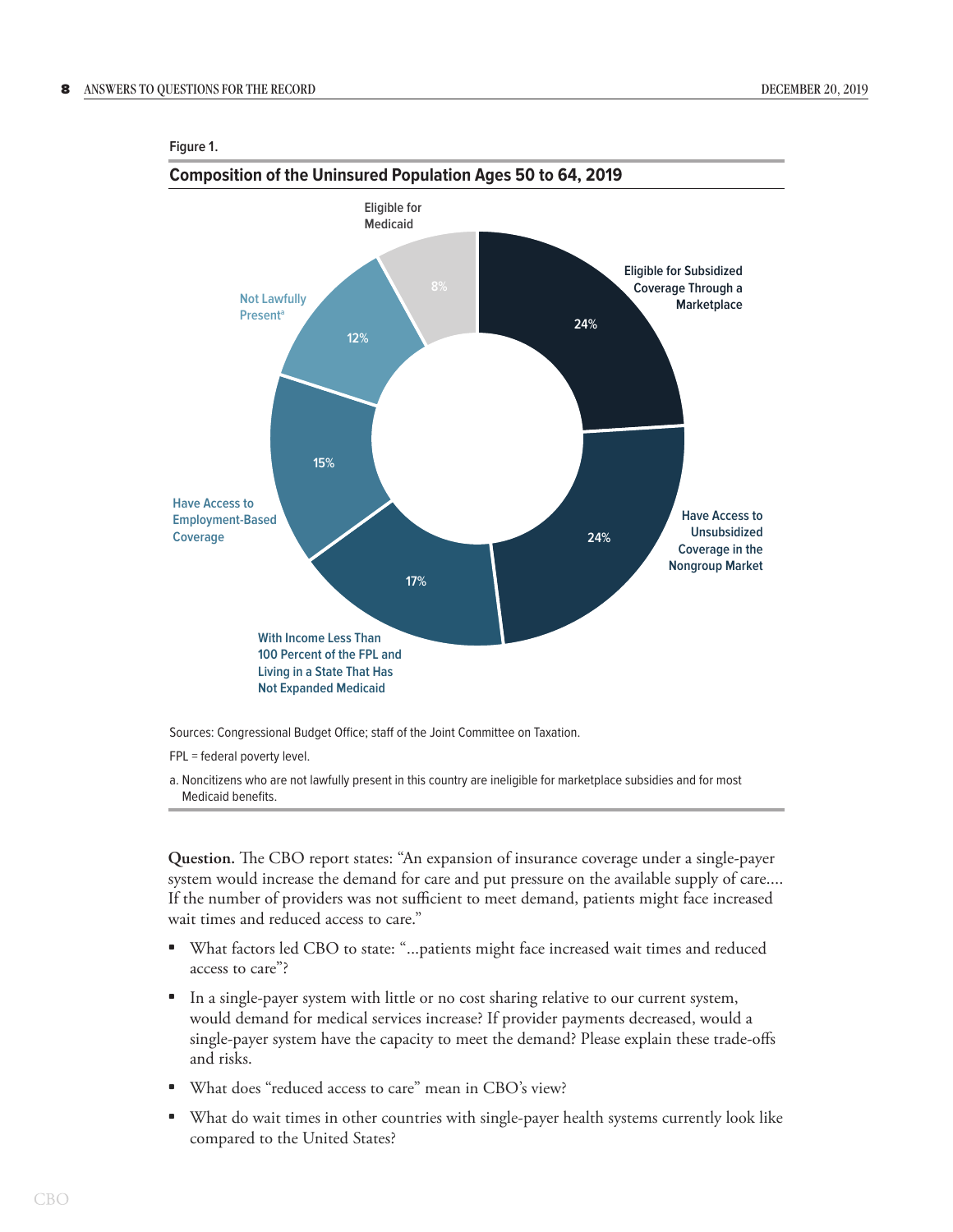• What about systems within the United States that the government administers? The VA is primarily a government-run health care system. Were wait times ever a problem at the VA? What are recent examples?

**Answer.** A single-payer system with little cost sharing for medical services would lead to increased demand for care in the United States because more people would have health insurance and because those already covered would use more services. The extent to which the supply of care would be adequate to meet that increased demand would depend on various factors, such as the payment rates for providers and any measures taken to increase supply. If coverage was nearly universal, cost sharing was very limited, and the payment rates were reduced compared with current law, the demand for medical care would probably exceed the supply of care–with increased wait times for appointments or elective surgeries, greater wait times at doctors' offices and other facilities, or the need to travel greater distances to receive medical care. Some demand for care might be unmet.

Certain government policies could increase supply in the short run. For example, states could ease restrictions on the responsibilities that nurse practitioners and physicians' assistants are allowed to assume.

Over the longer term, the federal government could implement policies to encourage investment in the health care system. Examples include investing in both physical infrastructure (for instance, subsidizing the cost of additional hospital beds) and human capital (for instance, more heavily subsidizing medical education). Without sufficient investment over the long term, wait times could lengthen as providers' costs rise with other costs in the economy and the population grows.

*Wait Times in the United States and Other Countries.* In 2016, wait times in the United States were comparable to those in other countries for routine care, but wait times tended to be shorter for treatment by specialists or elective surgeries. A much larger share of the U.S. population reported barriers to obtaining care because of costs rather than wait times.<sup>19</sup> The reverse would be the case under a single-payer system in the United States that had little or no cost sharing.

*Access to Care in Public Programs in the United States.* The federal government administers health insurance for the elderly and the disabled through the Medicare program. It provides coverage for that population to receive care from private providers and contracts with private insurers to offer coverage. Medicare beneficiaries generally do not report issues with access to care.20 Almost all providers accept Medicare patients.

Medicaid is a health insurance program for the low-income population that is administered jointly by the federal and state governments. Because of the relatively low payment rates set by state governments, Medicaid beneficiaries report more access issues—such as difficulty obtaining appointments—than privately insured patients do.<sup>21</sup>

Rather than administering an insurance plan, the Department of Veterans Affairs (VA) operates an integrated health care system in which most of the veteran beneficiaries receive

<sup>19.</sup> See Commonwealth Fund, *International Profiles of Health Care Systems* (May 2017), [https://tinyurl.com/](https://tinyurl.com/ybx6hj3v) [ybx6hj3v](https://tinyurl.com/ybx6hj3v) (PDF, 3.4 MB).

<sup>20.</sup> See Medicare Payment Advisory Commission, "Chapter 4: Physician and Other Health Professional Services," *Report to the Congress: Medicare Payment Policy* (March 2019), pp. 100–108, [https://go.usa.gov/](http://www.medpac.gov/docs/default-source/reports/mar19_medpac_ch4_sec.pdf?sfvrsn=0) [xVhWU](http://www.medpac.gov/docs/default-source/reports/mar19_medpac_ch4_sec.pdf?sfvrsn=0) (PDF, 367 KB).

<sup>21.</sup> See Medicaid and CHIP Payment and Access Commission, "Key Findings on Access to Care," [https://go.usa.gov/](https://go.usa.gov/xV4X7) [xV4X7.](https://go.usa.gov/xV4X7)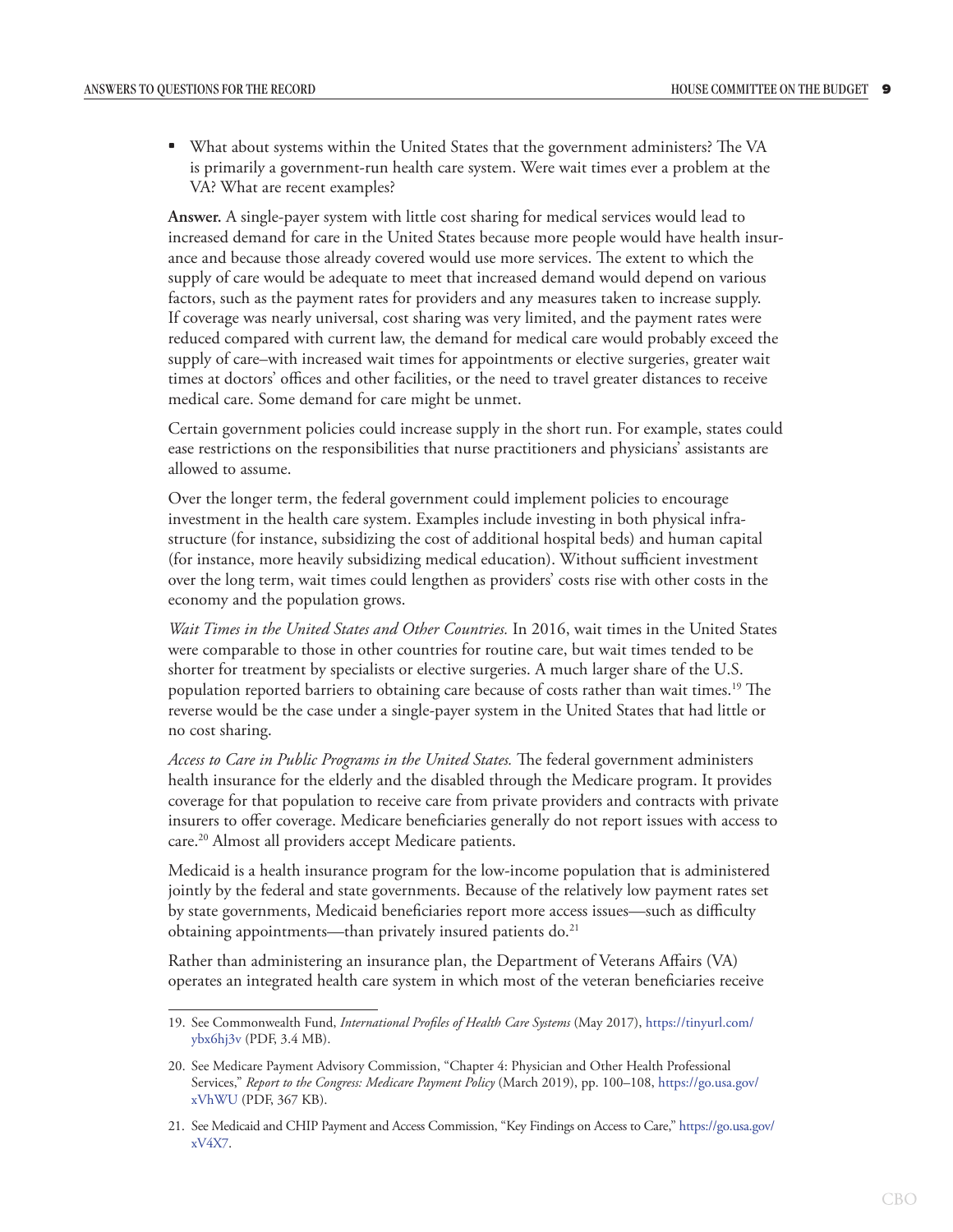only a portion of their health care (with few or no out-of-pocket expenses). According to the March 2018 VA Inspector General Report, access to health care—including wait times, scheduling practices, and the distance to facilities—continues to be an issue for VA.<sup>22</sup> To address those issues, the VA MISSION Act of 2018 (which went into effect in June 2019) expanded VA's capacity to provide health care at non-VA facilities for eligible veterans.

**Question.** The CBO report states: "Public spending would increase substantially relative to current spending if everyone received long-term services and supports benefits."

- What are long-term services and supports (LTSS) benefits and who receives them under the current system?
- How are these benefits covered now? What is the role of the states in funding the benefits?
- How would utilization change if these benefits were made free for patients?
- Please discuss the Community Living Assistance Services and Supports (CLASS) program. What was the program? What was the CBO cost estimate (both within the 10-year window and beyond)? Why did this program never go into effect? Was this program repealed?

**Answer.** Long-term services and supports include a range of health services and other types of assistance to people who have difficulty completing self-care tasks because of disabling conditions or chronic illnesses. LTSS care is provided in nursing homes and other institutional settings, in people's homes, and in community-based settings. LTSS includes care furnished by paid providers and by unpaid family members and friends.<sup>23</sup>

*Funding for LTSS.* Public and private entities spent an estimated \$366 billion on LTSS in 2016.24 Public sources accounted for 70 percent of that total spending. Medicaid (including both federal and state payments) accounted for 42 percent, Medicare accounted for 22 percent, and other public sources (such as the Veterans Health Administration) accounted for 6 percent. Many of the people who receive Medicaid benefits for LTSS use their own funds to pay for such services before they qualify for Medicaid. Out-of-pocket payments accounted for 16 percent of spending on LTSS in 2016. Payments by private insurance and other private sources make up a small portion of LTSS spending.

*Changes in Utilization of LTSS Care If It Was Free.* Utilization of LTSS would increase if those benefits had little or no cost sharing. Demand for such care would increase among those who would otherwise use their own funds to pay for it. Much of LTSS is unpaid (or informal) care currently provided by family members and friends. If a single-payer system covered LTSS with little or no cost sharing, a substantial share of unpaid care might shift to paid care. That effect could be particularly large if the single-payer plan covered home- and community-based services, which many people prefer to care in an institution.

<sup>22.</sup> See Department of Veterans Affairs, Office of Inspector General, "Audit of Veteran Wait Time Data, Choice Access, and Consult Management in VISN 15" (March 13, 2018), [https://go.usa.gov/xV4kc.](https://go.usa.gov/xV4kc)

<sup>23.</sup> See Erica L. Reeves and MaryBeth Musumeci, *Medicaid and Long-Term Services and Supports: A Primer*  (Kaiser Family Foundation, December 2015), [https://tinyurl.com/y45ybqnr.](https://www.kff.org/medicaid/report/medicaid-and-long-term-services-and-supports-a-primer/)

<sup>24.</sup> See Congressional Research Service, *Who Pays for Long-Term Services and Supports?* (August 2018), [https://](https://fas.org/sgp/crs/misc/IF10343.pdf) [fas.org/sgp/crs/misc/IF10343.pdf](https://fas.org/sgp/crs/misc/IF10343.pdf) (340 KB). Experts disagree on whether skilled nursing facility care and home health care covered under Medicare should be classified as LTSS. In the estimates presented in this response, spending on those services under Medicare is included in the total estimated spending on LTSS.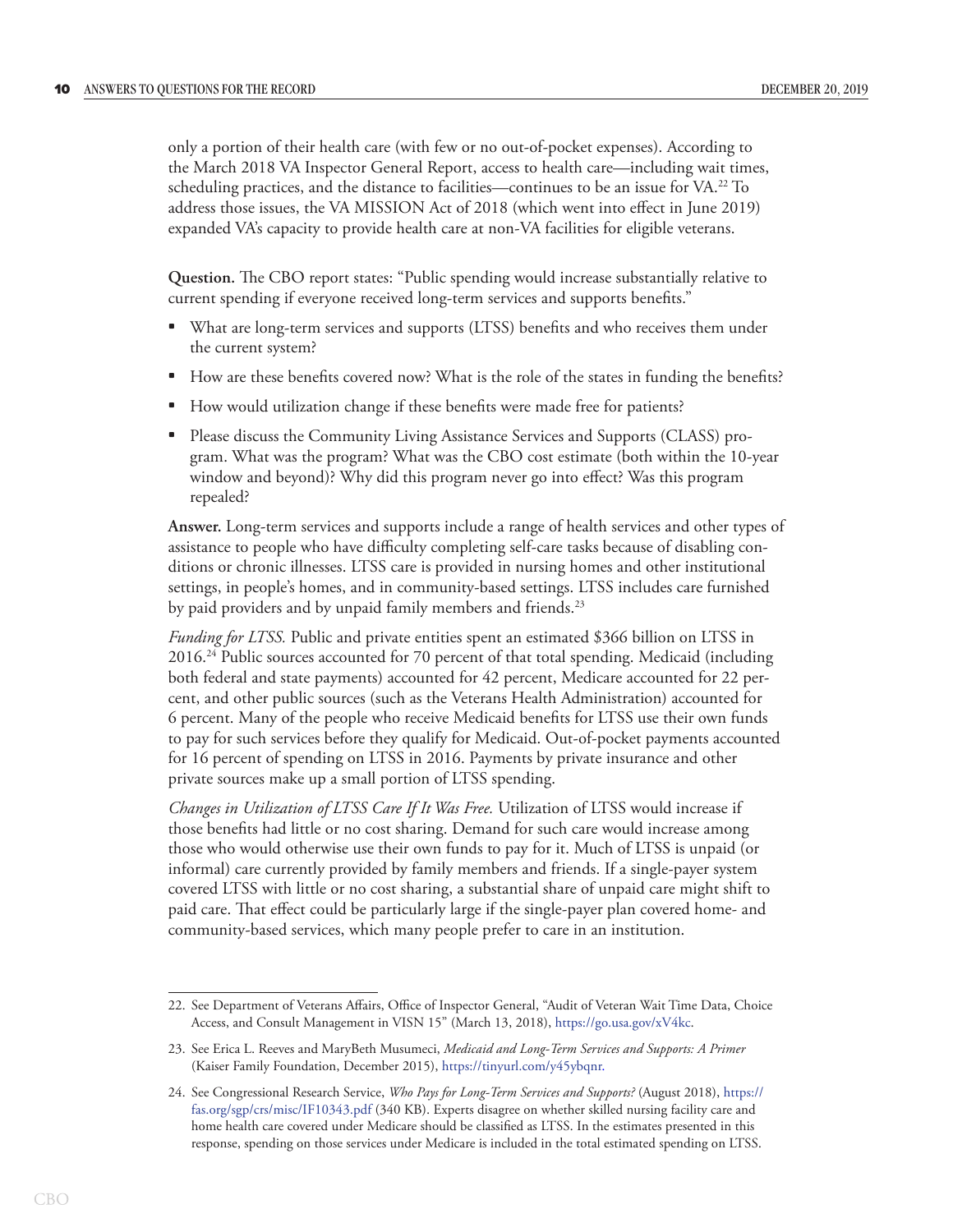*The CLASS Program.* The ACA authorized a national, voluntary insurance program—known as the Community Living Assistance Services and Supports program—that was intended to help people cover the cost of LTSS. The CLASS program, which was never implemented, would have allowed working adults to make premium contributions for five years before being eligible to claim benefits under the program. They would have been required to be actively employed or to have earned an income for at least three of the first five years of enrollment in the program. In addition, eligible workers could not have been excluded because of their health status or preexisting conditions. The program would have provided a daily cash benefit if a person had difficulty with at least two activities of daily living.<sup>25</sup>

CBO estimated that the difference between the premiums and costs in the initial years of the CLASS program would result in net federal savings of \$70 billion over the first 10 years because no benefits would have been paid out in the first five years of the program. However, CBO also reported that the program would increase budget deficits in later years by far more than the savings in the first 10 years.<sup>26</sup>

Designing a program that would have been actuarially sound proved to be a challenge because it would have needed to attract enough relatively healthy enrollees to ensure that the program's premiums and the interest on those premiums were adequate to pay for future benefits. But the program would have been most appealing to people with the greatest likelihood of needing care, and people might have postponed enrolling in the program until they became at risk for being disabled. Because of those challenges, the Secretary of Health and Human Services announced in 2011 that she did not "see a viable path forward for CLASS implementation," and the program was later repealed in January  $2013.^{27}$ 

**Question.** The CBO report highlights several issues hospitals might face if there was a shift to single-payer health care: "A single-payer system could retain current ownership structures, or the government could play a larger role in owning hospitals and employing providers. In one scenario, the government could own the hospitals and employ the physicians, as it currently does in most of the VHA system."

- What is the hospital ownership structure in the United States today?
- How would the quality of care change during a transition if the government takes more of a responsibility in the ownership of hospitals?
- What other changes could hospitals see if we change to a single-payer system?

<sup>25.</sup> See Joanne Kenen, "The CLASS Act (Updated)," *Health Affairs*, Health Policy Brief (November 2011), [www.healthaffairs.org/do/10.1377/hpb20111117.188451/full/.](http://www.healthaffairs.org/do/10.1377/hpb20111117.188451/full/.)

<sup>26.</sup> See Congressional Budget Office, *Measuring the Costs of Federal Insurance Programs: Cash or Accrual?*  (December 2018), [www.cbo.gov/publication/53921](https://www.cbo.gov/publication/53921), and "Estimating the Budgetary Effects of the Affordable Care Act," *CBO Blog* (June 17, 2014), [www.cbo.gov/publication/45447](https://www.cbo.gov/publication/45447).

<sup>27.</sup> See Joanne Kenen, "The CLASS Act (Updated)," *Health Affairs,* Health Policy Brief (November 2011), <https://www.healthaffairs.org/do/10.1377/hpb20111117.188451/full/>.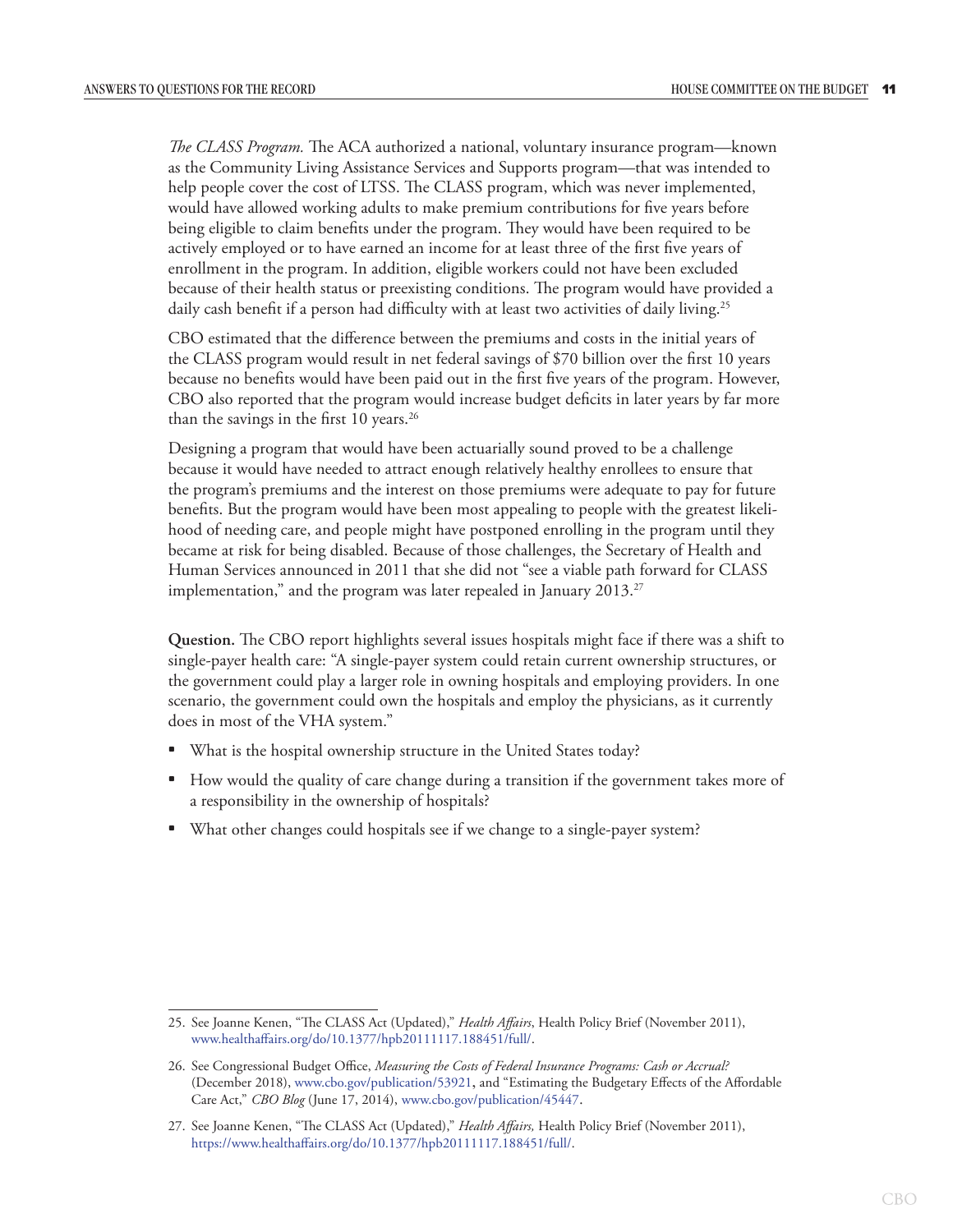**Answer.** Currently, there are 6,210 hospitals in the United States. Of that total, 5,262 (or 85 percent) are community hospitals, which are nonfederal, short-term general and specialty hospitals.<sup>28</sup> Both private and public entities own hospitals. Specifically:

- 48 percent are privately owned not-for-profit community hospitals;
- 21 percent are privately owned for-profit community hospitals;
- 16 percent are state and local government community hospitals;
- 3 percent are federal government hospitals;
- 10 percent are nonfederal psychiatric hospitals; and
- 2 percent include nonfederal long-term care hospitals and hospital units within an institution, such as prison hospitals or school infirmaries.<sup>29</sup>

Among community hospitals, 56 percent are private not-for-profit hospitals, 25 percent are for-profit hospitals, and 18 percent are owned by a state or local government.

The quality of care delivered in a hospital is not necessarily determined by its form of ownership. Depending on other features of a single-payer system, such as hospital payment rates, publicly owned hospitals under a single-payer system might provide better or worse care on average than privately owned hospitals under the current system. The transfer of ownership from private to public might be disruptive to the daily operation of hospitals, however. Such disruption might negatively impact the quality of care for patients.

The effects of a single-payer system on hospitals would depend on the system's design. A key design feature would be the method of determining payments to hospitals. Under one approach that has been discussed, hospital payment rates would be set to equal Medicare rates, which are much lower on average than the rates that private insurers pay hospitals for their commercial plans and much higher than the "base rates" paid by Medicaid. However, after accounting for additional payments from state Medicaid programs to hospitals that are not tied to particular admissions, Medicaid payment rates are similar to—and may even be greater than—Medicare rates.<sup>30</sup>

On balance, CBO expects that a single-payer system that paid hospitals using Medicare rates would result in a substantial decline in hospitals' average payment rates. Such a system would place considerable financial pressure on hospitals, particularly those that derive a substantial share of their business from commercially insured patients.

<sup>28.</sup> According to the definition developed by the American Hospital Association, the specialty hospitals captured in the definition of community hospitals include those that focus on areas such as obstetrics and gynecology; eye, ear, nose, and throat; long-term acute care; rehabilitation; and orthopedics. Excluded are psychiatric hospitals and hospitals not accessible by the general public, such as prison hospitals and college infirmaries.

<sup>29.</sup> See American Hospital Association, "Fast Facts on U.S. Hospitals, 2019" (accessed June 13, 2019), [https://](https://tinyurl.com/y8nquhjs) [tinyurl.com/y8nquhjs.](https://tinyurl.com/y8nquhjs)

<sup>30.</sup> For analyses of how Medicaid hospital payment rates compare with Medicare rates, see Devin A. Stone, Bridget A. Dickensheets, and John A. Poisal, "Comparison of Medicaid Payments Relative to Medicare Using Inpatient Acute Care Claims From the Medicaid Program: Fiscal Year 2010–Fiscal Year 2011," *Health Services Research*, vol. 53, no. 1 (February 2018), pp. 326–340, [http://doi.org/10.1111/1475-6773.12645;](http://doi.org/10.1111/1475-6773.12645) Medicaid Payment Advisory Commission, *Medicaid Hospital Payment: A Comparison Across States and to Medicare*, Issue Brief (April 2017), [https://go.usa.gov/xp5sf](https://www.macpac.gov/wp-content/uploads/2017/04/Medicaid-Hospital-Payment-A-Comparison-across-States-and-to-Medicare.pdf) (PDF, 250 KB); and Thomas M. Selden and others, "The Growing Difference Between Public and Private Payment Rates for Inpatient Hospital Care," *Health Affairs*, vol. 34, no. 12 (December 2015), pp. 2147–2150, <http://doi.org/10.1377/hlthaff.2015.0706>.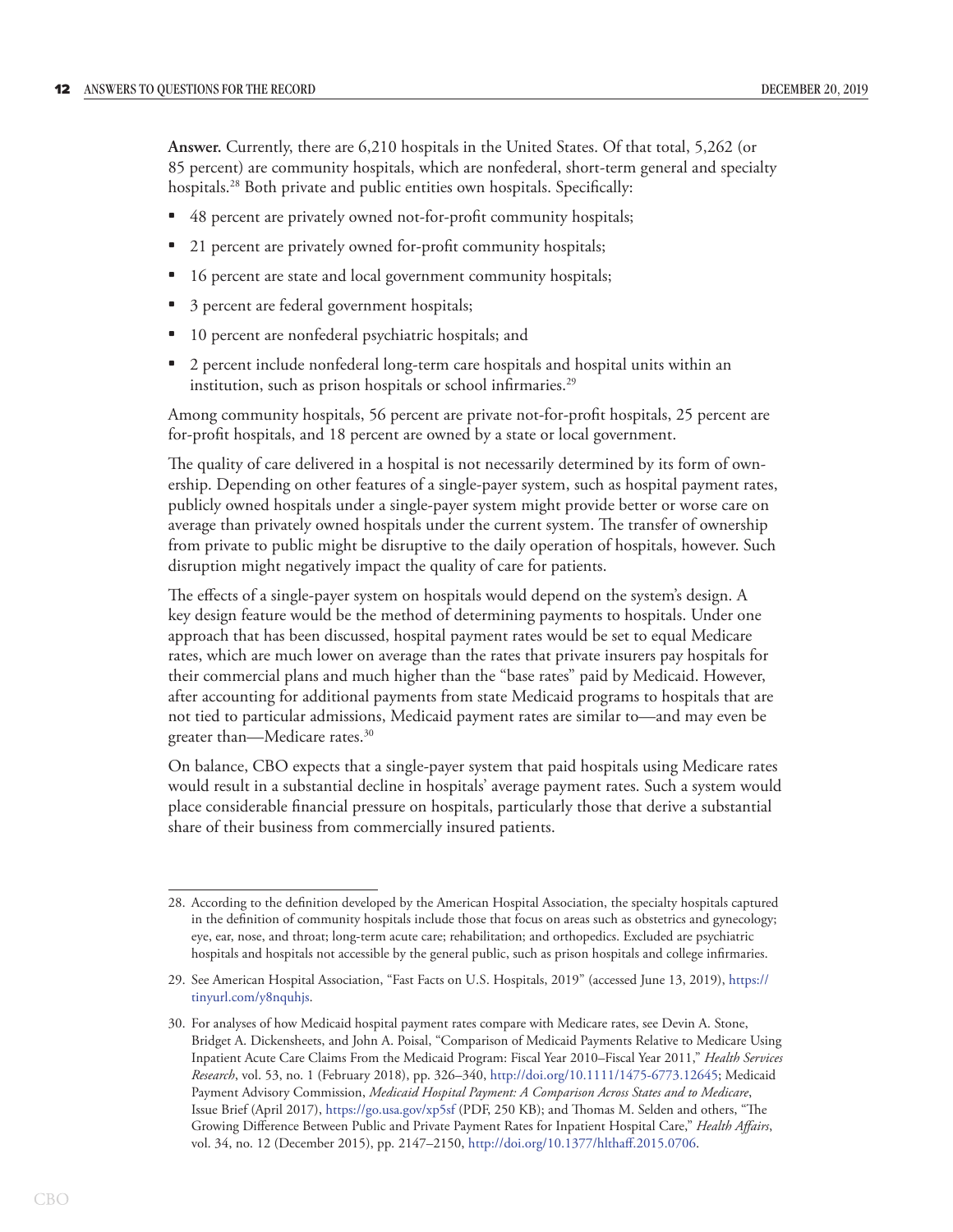A single-payer system could also yield some financial benefits for hospitals. They would not have the administrative costs associated with multiple insurers for billing and prior authorizations. If the single-payer system required no cost sharing, hospitals would no longer incur the administrative expense of billing patients for their portion of the bill. Hospitals would treat fewer uninsured patients and provide less uncompensated care, although the decline in the number of uninsured patients would depend on who was eligible for coverage under the single-payer system. The reduction in the amount of uncompensated care would be particularly beneficial for hospitals that currently provide a substantial amount of such care.

**Question.** The CBO report states: "The number of hospitals and other health care facilities might also decline as a result of closures, and there might be less investment in new and existing facilities." CBO produced a report in 2016 entitled *Projecting Hospitals' Profit Margins Under Several Illustrative Scenarios*. 31 In the report CBO found that "about 27 percent of [hospitals] had negative profit margins (in other words, they lost money) in that year."

- According to the 2016 CBO report, what were the future projections of hospital margins in the U.S.?
- What were the major factors that were driving more hospitals into financial distress?
- What would happen if all hospitals received only the Medicare reimbursement rate?
- Would the shift to universal Medicare reimbursement rates have a different impact on urban and rural hospitals?
- How many hospitals are closing in the United States? Is there a differential rate between urban and rural hospital closures? What factors are hurting rural hospitals?
- In other countries, has the government had to save hospitals by buying them?
- If CBO were to score a single-payer proposal, could CBO provide a dynamic score? What elements does CBO use to do a dynamic score? Would CBO look at the effect of such a plan on jobs? Would CBO look at hospital closures? Would CBO look at the effect on the economy?

**Answer.** CBO's 2016 analysis of hospital margins was intended to demonstrate the financial pressures that hospitals will face in the future as a result of various changes, including the provisions of the ACA that reduced Medicare payment updates and expanded insurance coverage. Hospitals' actual financial experience will depend on their responses to those financial pressures.

*The Results of CBO's 2016 Analysis.* To illustrate possible outcomes, CBO projected hospitals' profit margins under several scenarios.32 Under one scenario, CBO assumed that hospitals would increase their productivity at the same rate as productivity growth in the economy as a whole and that they would use all of those productivity gains to reduce their costs. Under that scenario, CBO projected, 41 percent of hospitals would have a negative margin in 2025, and the average margin of hospitals in that year would be 3.3 percent. By comparison, in the base year for the analysis (2011), 27 percent of hospitals had a negative margin, and the

<sup>31.</sup> See Tamara Hayford, Lyle Nelson, and Alexia Diorio, *Projecting Hospitals' Profit Margins Under Several Illustrative Scenarios*, Working Paper 2016-04 (Congressional Budget Office, September 2016), [www.cbo.gov/](https://www.cbo.gov/publication/51919) [publication/51919](https://www.cbo.gov/publication/51919).

<sup>32.</sup> A hospital's profit margin is equal to its revenues minus its costs, expressed as a percentage of its revenues.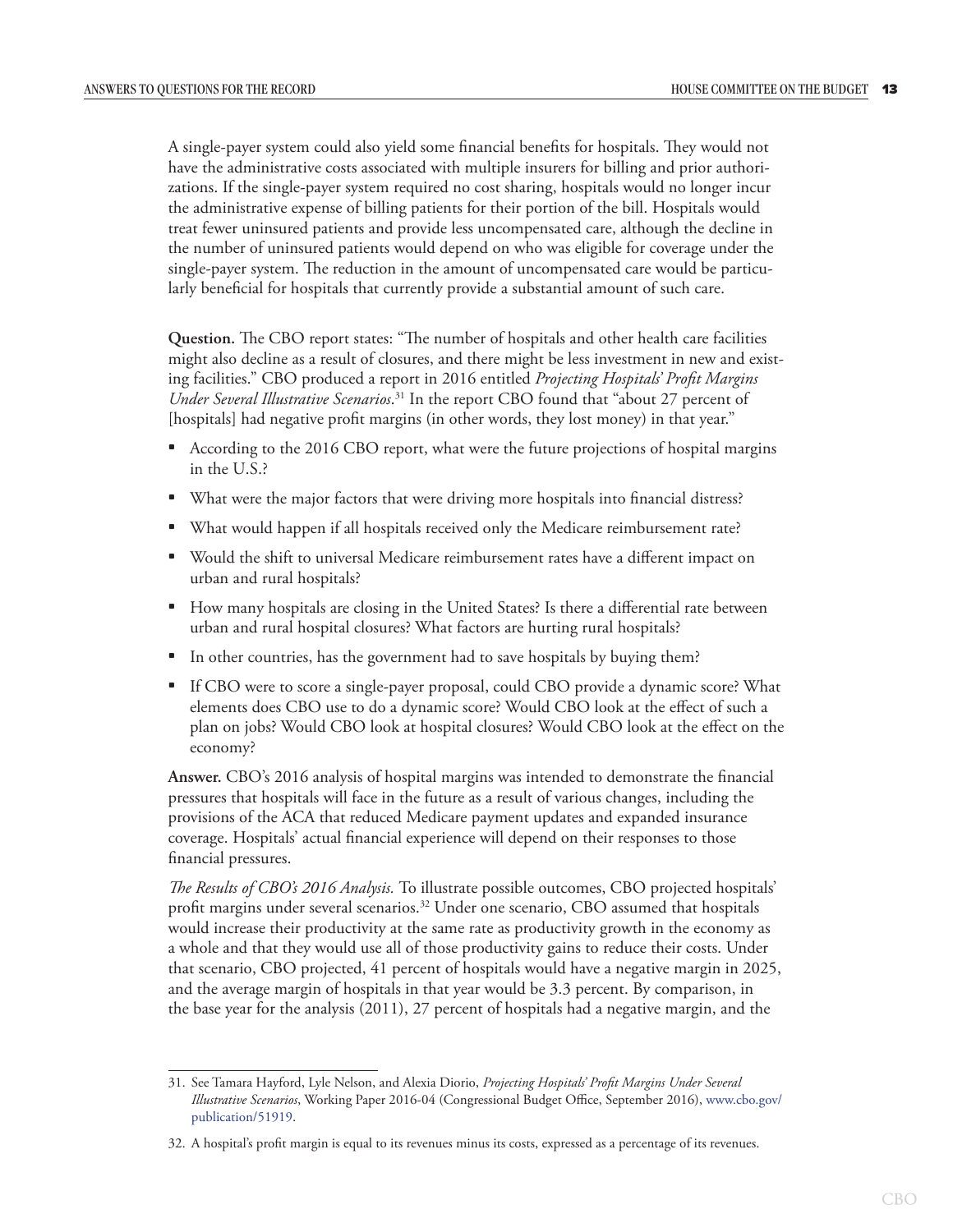average margin was 6.0 percent. Under the other scenarios CBO examined, the financial performance of hospitals was projected to be worse.

CBO found that the main factor contributing to smaller or negative margins for hospitals in the future was the ACA's reduction in Medicare payment updates. Under current law (as specified by the ACA), Medicare's annual update to hospital payment rates is equal to the percentage change in the average price of hospitals' inputs (such as labor and supplies) minus the estimated growth in productivity in the economy overall.

The analysis focused on about 3,000 hospitals that provide acute care and are subject to the cuts in Medicare's payment updates; thus, it excluded most rural hospitals. Most rural hospitals are designated as critical access hospitals, and Medicare pays 101 percent of their reasonable costs for inpatient and outpatient care.

*The Effects of Paying All Hospitals Using Medicare Rates.* On average, a shift to a single-payer system that paid all hospitals using Medicare rates would reduce payment rates to hospitals substantially compared with the rates that private insurers pay in their commercial plans. A working paper produced by CBO in 2017 found that the rates paid by private insurers for their commercial plans for hospital inpatient care were nearly 90 percent higher than Medicare rates on average.<sup>33</sup> The reduced payment rates would lower the total revenue of hospitals substantially and cause many to change their structure to lower costs. If all hospitals were paid 100 percent of Medicare fee-for-service rates, some would close unprofitable departments or close entirely, and fewer new hospitals would be built in the future, reducing access to care.

The effects of paying all hospitals using Medicare rates under a single-payer system would vary by hospital. For example, the effects would vary according to the percentage of patients that otherwise would have been commercially insured under current law (as opposed to uninsured or covered by Medicare or Medicaid). Hospitals that derive a large percentage of their revenue from commercially insured patients would suffer the greatest loss of revenue. The effects would also vary because the extent to which commercial payment rates for hospitals exceed Medicare rates varies by geographic market and by hospital within those markets.

*The Impact of a Single-Payer System on Rural Hospitals.* The financial viability of rural hospitals under a single-payer system would depend on the quantity of care they delivered and on the specific payment policies established for those hospitals. If a single-payer system required little or no cost sharing, the quantity of care delivered by rural hospitals would tend to increase. Compared with urban hospitals, rural hospitals have higher costs for uncompensated care as a share of their total expenses and a lower share of patients covered by private insurance (which generally has higher payment rates than Medicare). As a result, a shift to Medicare payment rates combined with increased quantity of care would have smaller effects on rural than urban hospitals in most cases and some rural hospitals would benefit. For rural hospitals overall, the effects on total revenue and people's access to care are unclear.

Under the current system, most rural hospitals receive higher payments from Medicare than they would receive under Medicare's standard payment methods. Under the most common program, Medicare pays hospitals that are designated as critical access hospitals 101 percent of their reasonable costs for inpatient and outpatient care. If the current Medicare payment method for rural hospitals was retained under a single-payer system, the payment rates to rural hospitals for current Medicare beneficiaries would stay the same. Alternatively, payment

<sup>33.</sup> See Jared Lane Maeda and Lyle Nelson, *An Analysis of Private-Sector Prices for Hospital Admissions*, Working Paper 2017-02 (April 2017), [www.cbo.gov/publication/52567.](https://www.cbo.gov/publication/52567)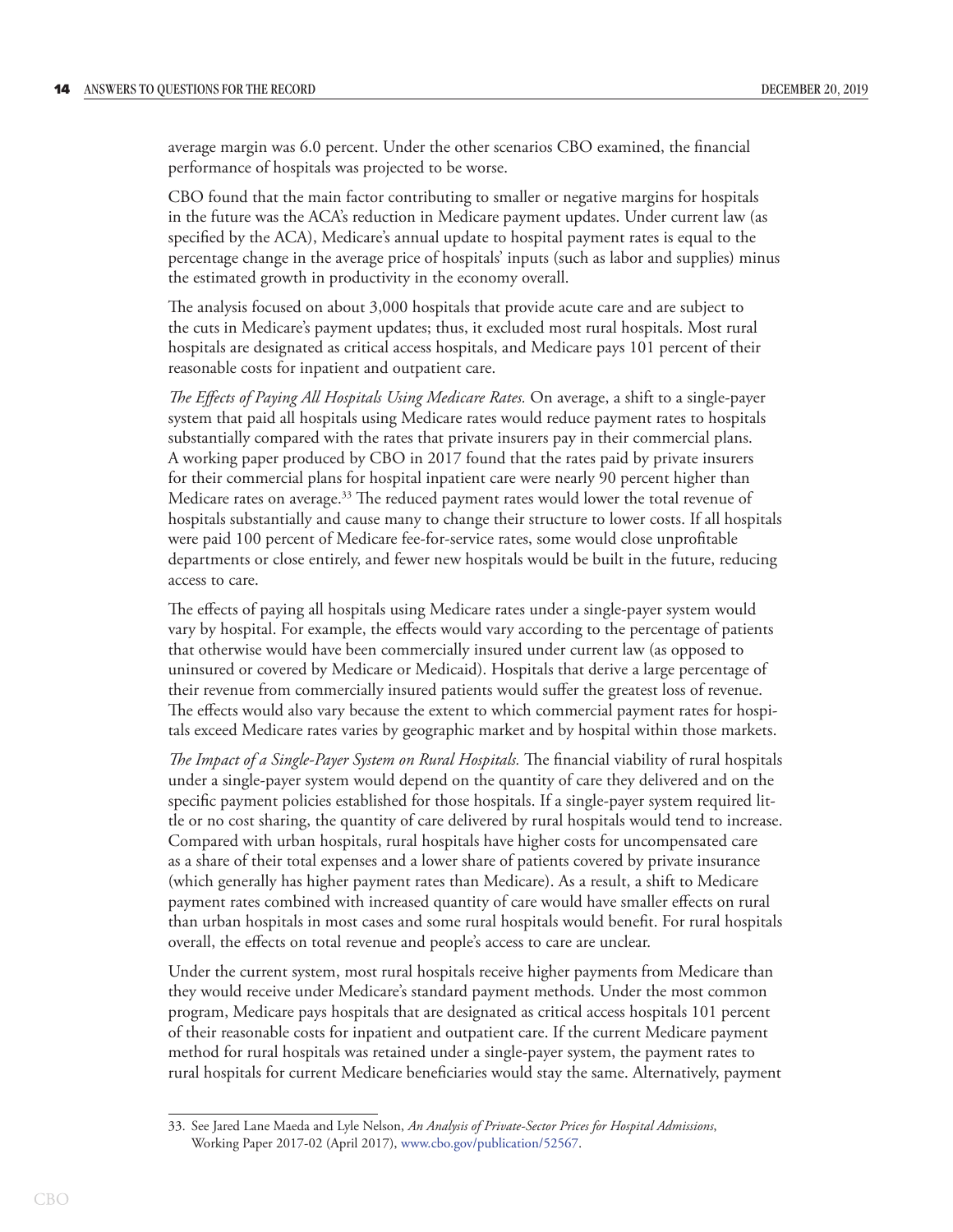rates for current Medicare beneficiaries would be lower if rural hospitals were paid Medicare's standard payment rates under a single-payer system.

Several states also target supplemental payments, such as disproportionate share hospital (DSH) payments, to rural hospitals.34 (DSH payments under Medicaid provide financial assistance to hospitals that serve a large proportion of Medicaid enrollees and other lowincome patients.) Whether rural hospitals would receive similar or lower revenues for their current Medicaid beneficiaries would depend in part on whether such supplemental payments were provided under the single-payer system.

*Factors Causing Financial Distress.* A recent report by GAO found that 113 hospitals closed from 2013 through 2017. During that period, a slightly greater share of rural hospitals closed than urban hospitals. GAO estimated that 64 rural hospitals and 49 urban hospitals closed between 2013 and 2017—about 3 percent of all rural hospitals in 2013 and about 2 percent of all urban hospitals in 2013, respectively.<sup>35</sup> The report found that rural hospital closures were generally caused by financial difficulties, and it listed several factors that might explain the greater financial strains faced by rural hospitals. Those factors include lower demand stemming from increased competition from other providers and a decline in the rural population, as well as lower payments from Medicare as a result of sequestration (automatic spending cuts that occur through the withdrawal of funding for certain government programs) and lower Medicare payments for bad debt as a result of a change in law.36 By contrast, increased Medicaid enrollment under the Affordable Care Act appears to have improved the financial status of rural hospitals as those enrollees have been provided with greater amounts of care than they would have otherwise received and hospitals have received payments for some care that would otherwise have been uncompensated.

CBO does not have information on whether the governments of other countries have taken over ownership of hospitals under financial distress.

*Dynamic Analysis of a Single-Payer Proposal.* In a dynamic analysis, CBO takes into account changes that would affect total output in the economy, such as changes in labor supply, household saving, investment, and aggregate demand for goods and services. Those broad macroeconomic changes resulting from legislation can themselves have additional budgetary consequences.

If provided enough time to undertake the complex modeling required to estimate the macroeconomic effects of a single-payer system, CBO could provide an assessment of those effects. To do so, the agency would analyze the effects of the proposed changes on labor markets, household saving, investment, aggregate demand, and output.

Establishing a single-payer health care system would affect the economy and the federal budget in various ways. Effects on people's disposable income and changes in the distribution of such income among households would alter overall demand for goods and services, thereby affecting output. In addition, depending on how the government financed the system through higher taxes or borrowing—people's incentives to work and save and businesses' incentives to invest could change.

<sup>34.</sup> See Medicaid and CHIP Payment and Access Commission, "Rural Hospitals and Medicaid Payment Policy" (August 2018), [https://go.usa.gov/xy6k5.](https://go.usa.gov/xy6k5)

<sup>35.</sup> See Government Accountability Office, *Rural Hospital Closures: Number and Characteristics of Affected Hospitals and Contributing Factors*, GAO-18-634 (September 2018), [www.gao.gov/products/GAO-18-634](https://www.gao.gov/products/GAO-18-634).

<sup>36.</sup> The Middle Class Tax Relief and Job Creation Act of 2012 reduced the share of Medicare beneficiaries' bad debt for which Medicare reimbursed hospitals beginning in fiscal year 2013.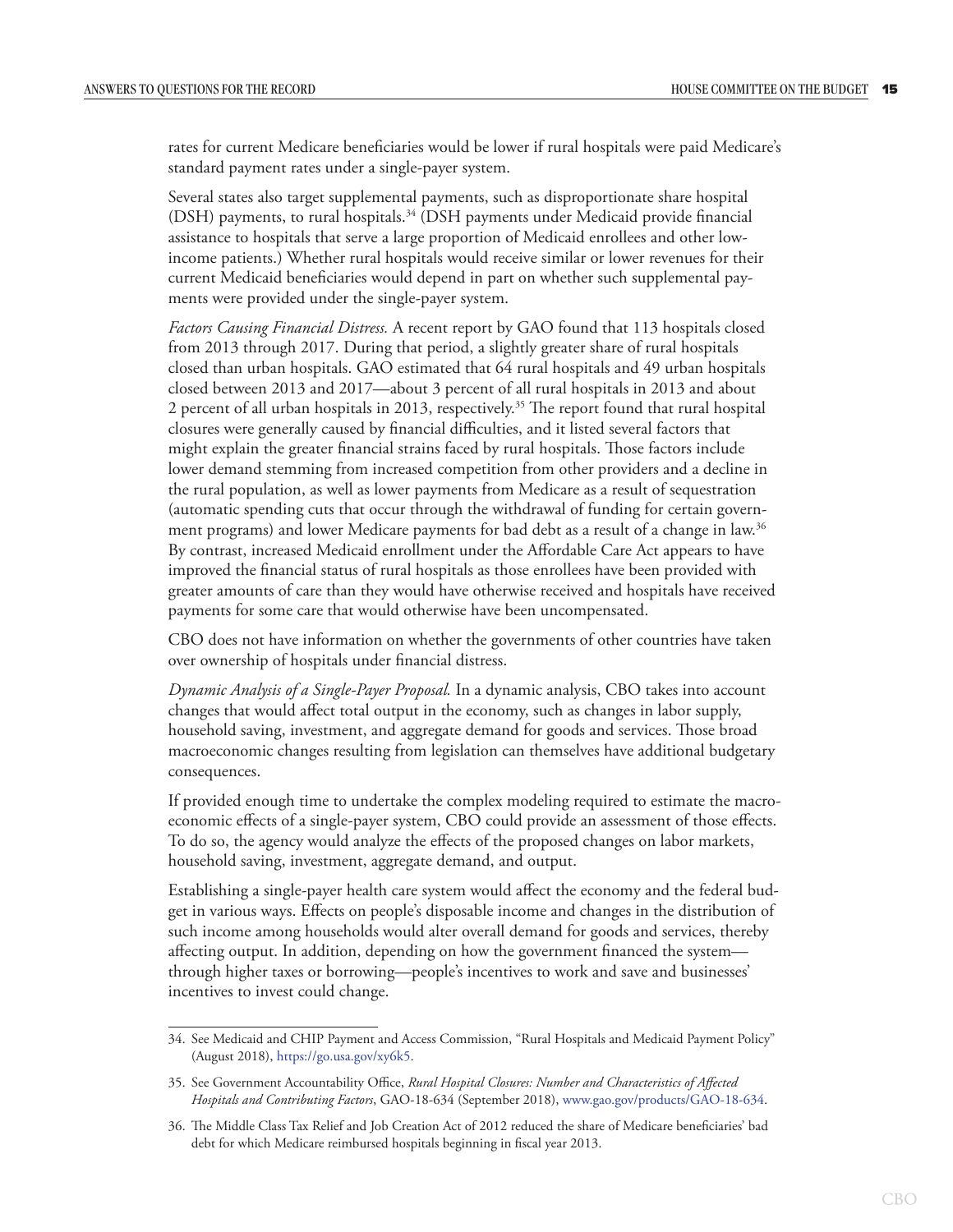When deciding how much to work, for example, people consider not only the higher earnings from working more hours but also the resulting difference in after-tax income. Among people already working, if tax rates were increased to finance a single-payer system, such increases would have two opposing effects. One is the substitution effect, in which marginal tax rates increase: People tend to work fewer hours because other uses of their time become relatively more attractive.<sup>37</sup> Another is the income effect, in which after-tax income drops from what people would have otherwise earned: People tend to work more hours because having less after-tax income requires additional work to maintain the same standard of living. On balance, the first effect appears to be greater than the second, according to CBO's assessment of relevant research. Increases in marginal tax rates, on net, decrease the supply of labor by causing people already in the labor force to work less.<sup>38</sup>

Any dynamic analysis would include a quantitative assessment of the overall impact of the proposal on the economy and on employment but would not include a specific analysis of hospital closures. Other important issues of interest to policymakers—such as effects on the quality and availability of health care and the ways in which the economic circumstances and health of various groups of people would be affected differently—would be discussed qualitatively.

**Question.** The CBO report states: "By contrast, proposals to establish single-payer systems often prohibit substitutive insurance because of concerns that it might interfere with the operation of the public plan."

- What is substitutive insurance?
- How would substitutive insurance interfere with the public plan? What has happened in countries such as England?
- Today, how many Americans have private insurance plans? What are examples of such plans? What are Medicare Advantage plans? Are they private insurance plans? How many seniors are enrolled in Medicare Advantage plans today? Why do seniors choose these plans?

**Answer.** Substitutive insurance is a type of private insurance that duplicates the benefits of a single-payer health plan. It could be offered to people who are not eligible for the single-payer system, such as noncitizens who have recently entered the country or are temporary visitors. Substitutive insurance could also be an alternative source of coverage if people were allowed to opt out of the single-payer system.

*Effects of Substitutive Insurance on a Single-Payer System.* If substitutive insurance was allowed, some people, such as those with high income, might prefer to purchase substitutive insurance that offered more generous benefits or greater access to providers. If providers were allowed to participate in both the single-payer system and the substitutive insurance market and if providers' payment rates in the substitutive insurance plan were higher than in the single-payer system, they might prioritize the treatment of those enrollees. As a result, if many people enrolled in substitutive insurance, patients in the single-payer health care plan might experience longer wait times.

<sup>37.</sup> The marginal tax rate is the percentage of an additional dollar of income from labor or capital that is paid in taxes.

<sup>38.</sup> See Congressional Budget Office, *How the Supply of Labor Responds to Changes in Fiscal Policy*  (October 2012), [www.cbo.gov/publication/43674.](http://www.cbo.gov/publication/43674)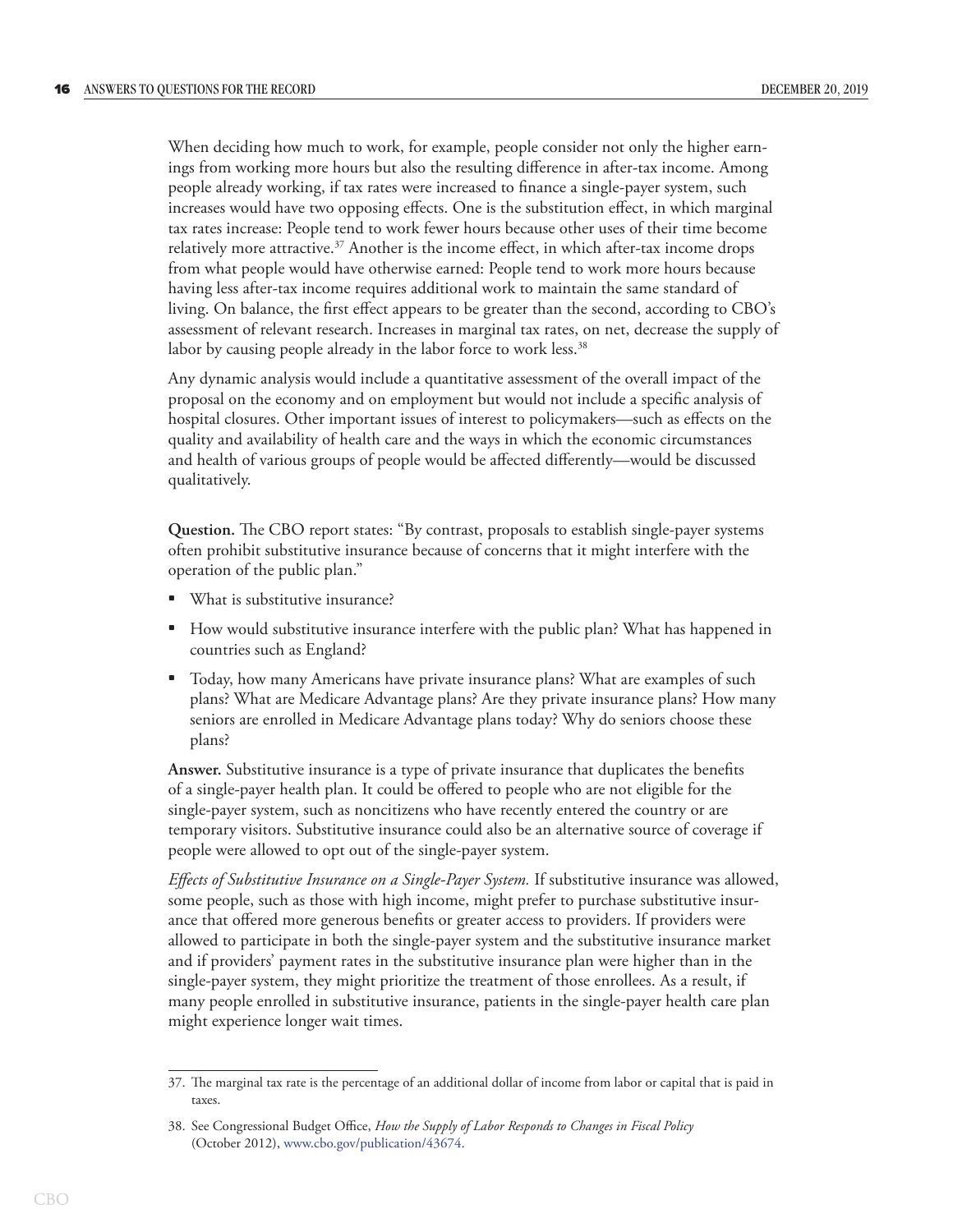Allowing substitutive insurance could benefit some patients and providers. For example, some people might prefer to enroll in a substitutive insurance plan that suited their needs better than the public plan. Substitutive insurance might also improve the quality of care for people in both private and public plans. For example, private plans might introduce innovative design features to compete with the public plan, such as selectively contracting with higher-quality providers. That might encourage all providers to improve the quality of their care, which could also benefit publicly insured patients. Allowing private plans might also increase providers' income.

In the United Kingdom, for instance, about 11 percent of the population has some form of private insurance. Not all of those policies provide comprehensive major medical coverage that duplicates the benefits of the public plan. For example, few policies cover costs associated with pregnancy, childbirth, the care of newborns, or treatment for mental health, and none cover emergency care, accidents, or general practice visits. Additionally, those policies may have various restrictions, such as taking effect only if the wait times in the National Health Service (NHS) system are longer than a certain period, restricting which private hospitals patients can use without additional payment, or only covering certain conditions (for instance, cancer or cardiac care). 39 The private market shares the physician workforce with the NHS system. The vast majority of specialists are employed by the NHS (about 85 percent) and see private patients on their own time.<sup>40</sup>

*Private Health Insurance in the United States.* Some examples of private insurance plans include employment-based insurance, Medicare Advantage (MA), Medicare Part D (the prescription drug benefit), and nongroup plans that people purchase through the health insurance marketplaces or directly from insurers or brokers. CBO estimates that, among the population under age 65, 159 million people have employment-based insurance and 14 million people have nongroup coverage in 2019.<sup>41</sup> In addition, CBO estimates that 47 million people are enrolled in Part D for prescription drug benefits and 22 million people are enrolled in Medicare Advantage for health care benefits (about 38 percent of Medicare enrollees).<sup>42</sup> All of those estimates reflect average monthly enrollment over the course of the year.

Medicare Advantage plans are private plans that deliver the benefits of the Medicare program. Beneficiaries have a choice of enrolling in traditional Medicare or MA. MA plans must offer benefits that are at least as comprehensive as traditional Medicare and cover all Part A (Hospital Insurance) and Part B (Medical Insurance) services. In addition, MA plans must include a limit on out-of-pocket expenses, which is not required in traditional Medicare. The benefit design of MA plans can vary widely in terms of the extent of extra benefits, cost sharing, premiums, and provider networks. MA plans also can offer supplemental benefits, such as dental and vision coverage or reduced premiums for prescription drug coverage.<sup>43</sup>

<sup>39.</sup> See Commission on the Future of Health and Social Care in England, *The UK Private Health Care Market*  (2014), <https://tinyurl.com/y37zg72s>.

<sup>40.</sup> Ibid.

<sup>41.</sup> See Congressional Budget Office, *Federal Subsidies for Health Insurance Coverage for People Under Age 65: 2019 to 2029* (May 2019), [www.cbo.gov/publication/55085](http://www.cbo.gov/publication/55085).

<sup>42.</sup> See Congressional Budget Office, "Medicare—CBO's May 2019 Baseline" (May 2019), [www.cbo.gov/](https://www.cbo.gov/system/files/2019-05/51302-2019-05-medicare_0.pdf) [system/files/2019-05/51302-2019-05-medicare\\_0.pdf](https://www.cbo.gov/system/files/2019-05/51302-2019-05-medicare_0.pdf) (203 KB).

<sup>43.</sup> See John Bertko and others, *Medicare Advantage: Better Information Tools, Better Beneficiary Choices, Better Competition* (November 2017), [https://tinyurl.com/y5uehdrr](https://www.brookings.edu/wp-content/uploads/2017/11/ma-consumer-reforms.pdf) (PDF, 674 KB).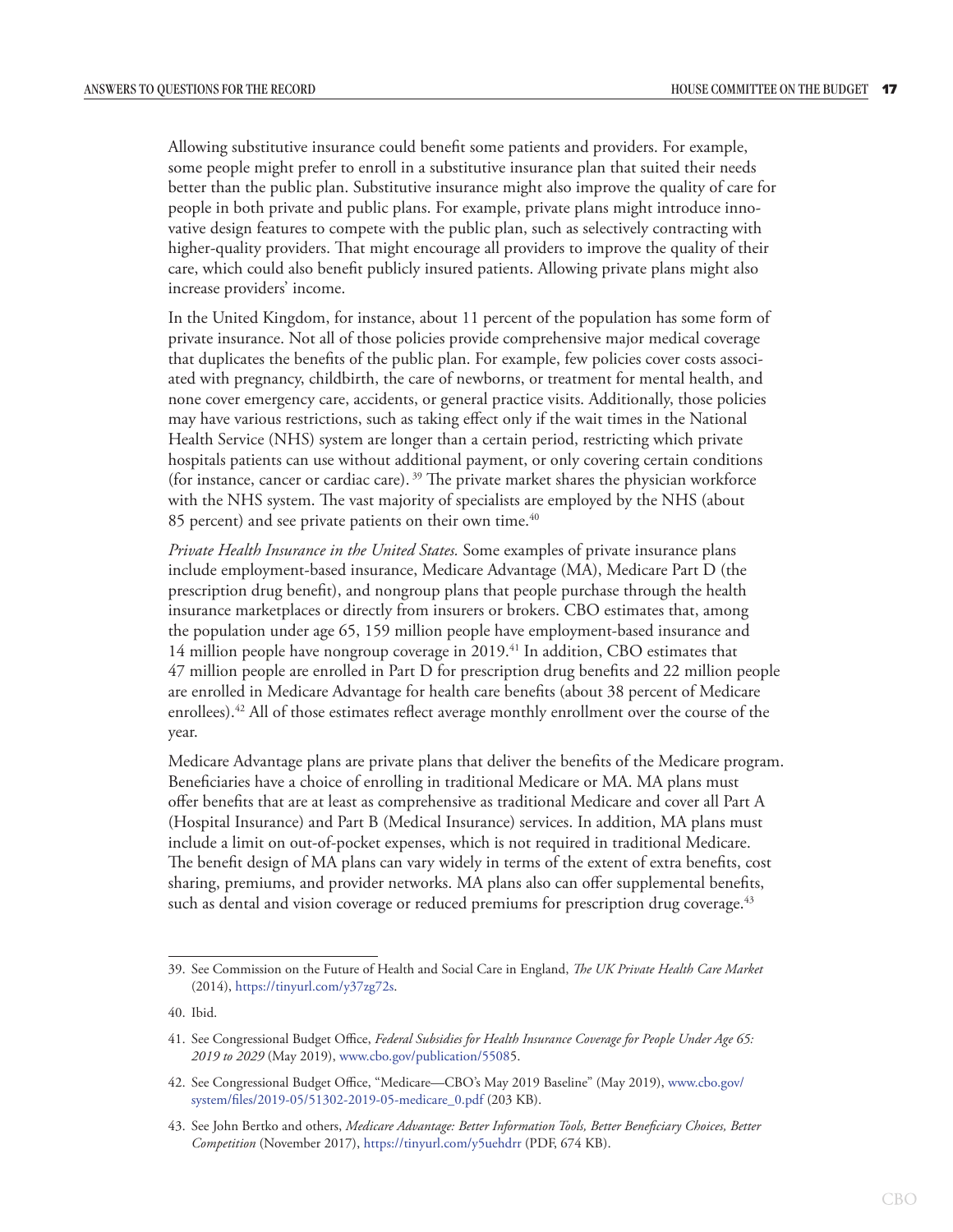Some people choose to enroll in MA plans because they typically offer extra benefits—such as reduced cost sharing on Medicare benefits and, in some cases, coverage for dental, vision, or hearing services—and because of MA's out-of-pocket limit on medical expenses. MA patients face a more restricted network of providers, and they may need to receive prior approval before seeing a specialist or before receiving certain treatments.

**Question.** There are several sections of the report that mention "utilization management" and choices that would need to be made about what services and treatments would be covered in a single-payer system. For example, the CBO report states: "An independent board could recommend whether or not new treatments and drugs should be covered after their clinical and cost-effectiveness had been demonstrated—a role fulfilled in England by the National Institute for Health Care and Excellence."

- What does CBO mean by "utilization management"?
- What trade-offs and risks would occur if there is no control compared to too much control?
- How do we make these decisions now for federal programs such as Medicare or the ACA?
- What is the United States Preventive Services Task Force? What are some examples of recommendations that have been made from them?
- Under a single-payer system what types of decisions would be made regarding covered treatments and drugs? What are some examples?

**Answer.** Utilization management refers to methods used by or on behalf of payers to manage health care costs by influencing decisions about patient care.<sup>44</sup> Utilization management includes review of care prior to its provision and more intensive management of high-cost patients. Prior review involves the payers' assessment of the appropriateness of proposed procedures or services. High-cost case management focuses on patients with past or expected large medical expenditures. Through an assessment of individual needs, alternative treatment options with lower costs might be identified. Retrospective review (that is, review of claims after the provision of care) is not typically considered utilization management. Payers could use the information from retrospective review for provider education programs and to select providers for their networks.

*Trade-offs and Risks of Utilization Management.* On the one hand, the use of cost-containment techniques through utilization management could reduce waste in the system and lower the growth of total health care spending. In a system in which the provision of care was limited by its supply, the reduction or elimination of unnecessary care would free up providers' time, thus improving access to care for those who need it compared with allocation of care in some other way, such as by using a waiting list. On the other hand, a payer's assessment of the appropriateness of care might differ from that of the patient or the provider. Greater control by a payer over a patient's choices of services could also adversely affect access to and quality of care for that patient. Less spending on medical services could also alter manufacturers' incentive to develop new technologies or providers' incentive to invest in capital, which could affect patients' choices over the longer term.

<sup>44.</sup> See Institute of Medicine (U.S.) and Committee on Utilization Management by Third Parties, Marilyn Jane Field and Bradford H. Gray, eds., *Controlling Costs and Changing Patient Care? The Role of Utilization Management* (National Academies Press, 1989), <https://tinyurl.com/yxmkl2lf>.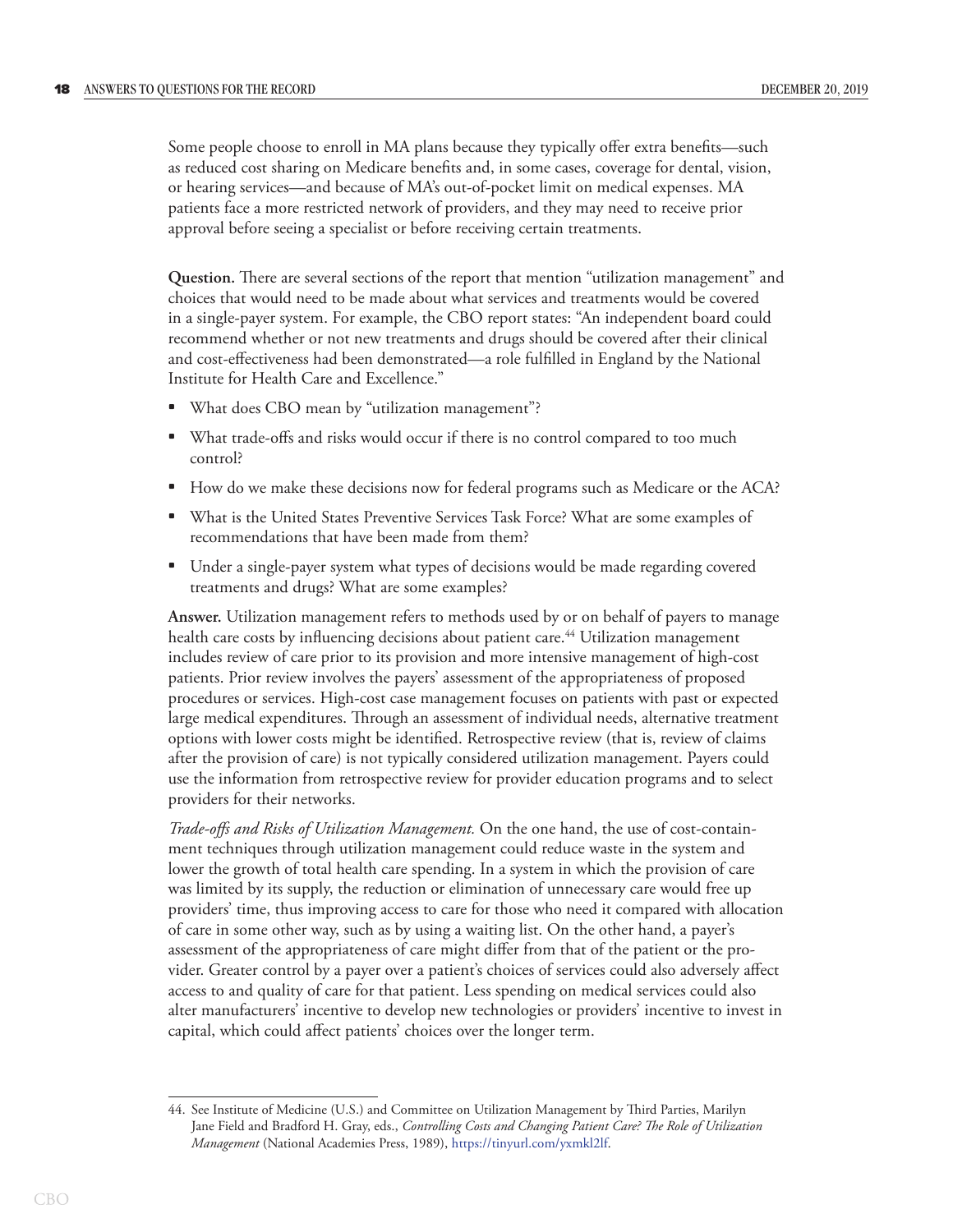*How Federal Programs Make These Decisions Now.* In the United States, public programs have implemented few utilization management programs directly. Private insurers participating in public programs—such as Medicare Advantage, Medicare Part D prescription drug insurance, and subsidized insurance purchased through the ACA's marketplaces—have increasingly used them to lower costs. For example, some private insurers require prior authorization for patients seeking certain care, such as expensive therapies.

*The U.S. Preventive Services Task Force (USPSTF).* The USPSTF was formed in 1984 to make independent, evidence-based recommendations about preventive health care services, including medications and screening. The USPSTF is made up of 16 volunteer members who are nationally recognized experts in prevention, evidence-based medicine, and primary care. Their fields of practice and expertise include behavioral health, family medicine, geriatrics, internal medicine, pediatrics, obstetrics and gynecology, and nursing. Task force members are appointed by the Director of the Agency for Healthcare Research and Quality (AHRQ) to serve four-year terms. Members are screened to ensure that they have no substantial conflicts of interest that could impair the scientific integrity of the task force's work. AHRQ has been authorized by the Congress to convene the task force and to provide ongoing scientific, administrative, and dissemination support to the task force.

The USPSTF's recommendations are based on a systematic review and synthesis of peer-reviewed literature. The services graded are those that would be provided in a primary care setting or that would be received following referral from a primary care provider. The recommendations apply to asymptomatic patients.

The USPSTF assigns grades of "A," "B," "C," "D," and "I" to health care services and procedures. The task force recommends that clinicians offer or provide services with a grade of "A" or "B." Services with a grade of "C" can be recommended to select patients on the basis of the provider's judgment and the patient's preferences. The task force discourages the use of services with a grade of "D." When there is insufficient evidence about a given set of services, those services receive a grade of "I." The task force does not take costs into account when deciding the grade given to a preventive health care service.

In many cases, the USPSTF's recommendations are tailored to specific populations. For example, the grade for abdominal aortic aneurysm screening depends on patients' sex, age, and smoking history. The task force's recommendations are made available on its website ([www.uspreventiveservicestaskforce.org/BrowseRec/Index](https://www.uspreventiveservicestaskforce.org/BrowseRec/Index)) and in peer-reviewed publications.

Some examples of recommendations from the USPSTF include:

- Screening for colorectal cancer starting at age 50 and continuing until age 75 (grade A).
- Screening for depression in the general adult population, including pregnant and postpartum women (grade B).
- Recommending that all women who are planning or capable of pregnancy take a daily supplement containing 0.4 to 0.8 milligrams of folic acid (grade A).
- Referring adults who are overweight or obese and have additional risk factors for cardiovascular disease (CVD) to intensive behavioral counseling—or offering such services—to promote a healthful diet and physical activity for CVD prevention (grade B).
- Screening for osteoporosis with bone-measurement testing to prevent osteoporotic fractures in women age 65 or older (grade B).

*Decisions About Coverage Under a Single-Payer System.* To specify the benefit package for a single-payer system, policymakers would first need to decide the set of services to include,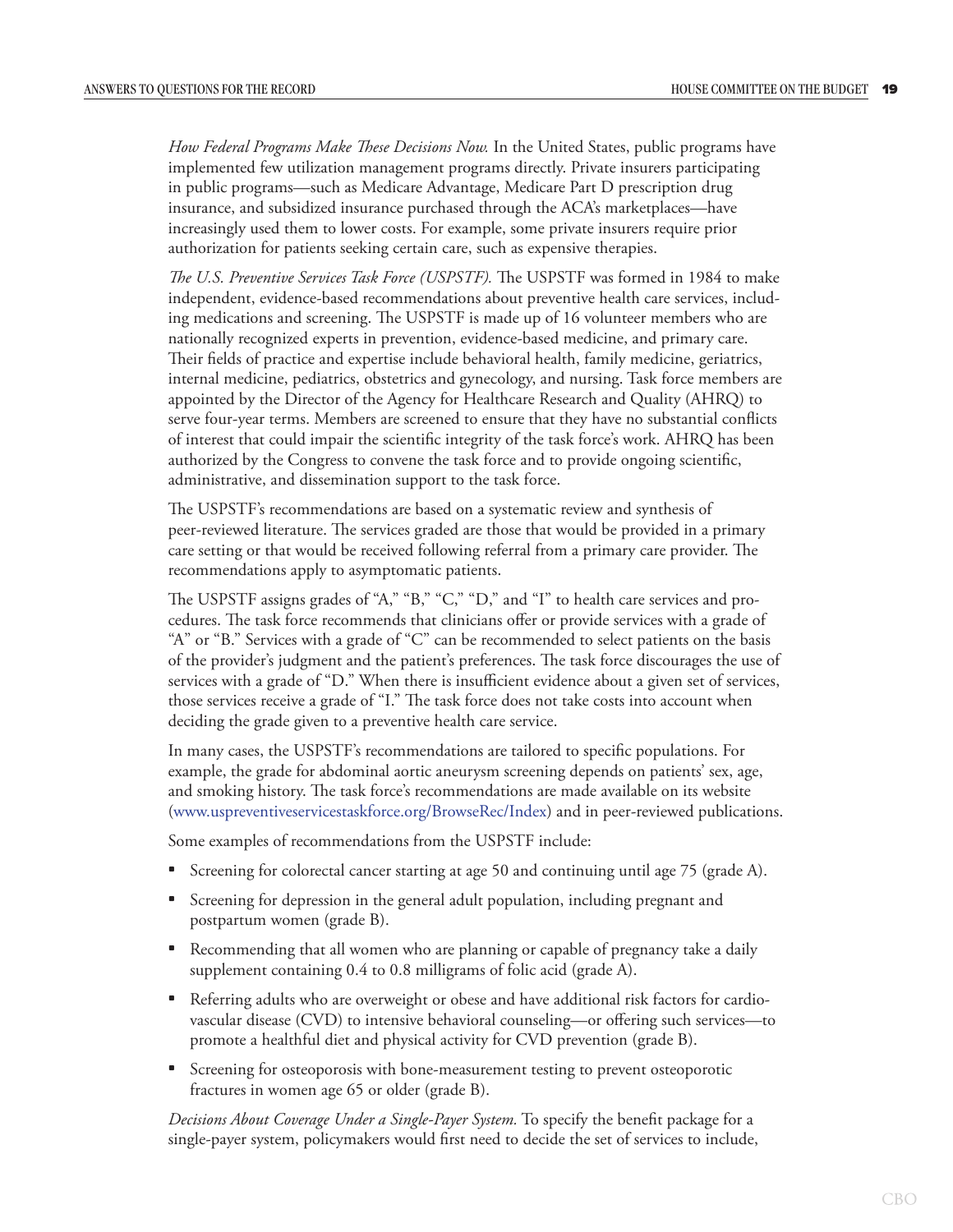which might encompass the essential health benefits provided by the Affordable Care Act, the benefits covered by Medicare or Medicaid, or some other set, perhaps based on a cost-effectiveness criterion or the federal government's willingness to pay to cover certain services. Decisions would also need to be made about which new treatments and technologies would be covered. One approach would be to limit coverage to items or services that are judged to be reasonable and necessary for the diagnosis or treatment of illness and injury, similar to Medicare's existing national coverage determination process.

Alternatively, an independent board could recommend whether or not new treatments and drugs should be covered after their clinical efficacy and cost-effectiveness had been demonstrated. For example, policymakers would need to decide whether a single-payer system would cover gene therapy treatments that might be very costly, such as those that treat spinal muscular dystrophy. Another example is whether the single-payer system would cover specialty drugs that treat rare conditions but might be costly to develop, or whether experimental treatments would be covered. If experimental treatments were covered, policymakers would need to decide how much evidence would be required before coverage of a new treatment was authorized. Policymakers would also need to decide how much to pay for DNA tests and new diagnostic tests, and the ways in which medical care could be individualized for patients.

**Question.** The CBO report helpfully provides examples of other countries which have some elements of single-payer systems.

- What are examples of countries that have a more market-based system?
- What are examples of countries that have hybrid systems, some public and some private, and some which are shared?
- What are examples of controls used in other countries to contain the budgetary impacts of their single-payer systems? Can the government decide which treatments to offer? Can they approve use of certain medications? What factors do these governments/systems use to determine which treatments to allow and which not to allow? Does cost play a role in their decision making? What is the process they use for rare but groundbreaking treatments? Could a potential treatment, that doctors might say is reasonable, be denied due to decisions that were made by the government or a board? In other countries can the government overrule what a patient or guardian would request?
- Which other countries use global budgets in their single-payer systems? Is it common or rare? What would happen to patients in facilities that run out of money before the next budget cycle?

**Answer.** Germany and Switzerland are examples of countries that have achieved universal coverage through a more market-based health care system rather than a single-payer system. Those two countries have a multipayer system, in which people can choose from a number of competing private, nonprofit insurance plans.45 In Germany, about 90 percent of the population chooses from the more than 100 private, nonprofit "sickness funds" that participate in the statutory health insurance system. The rest of the population chooses from private insurance plans operating under a separate system. In both Germany and Switzerland, all citizens and legal residents are required to have health insurance.

<sup>45.</sup> Unless noted otherwise, all of the information on the health care systems of other countries included in this response comes from Commonwealth Fund, *International Profiles of Health Care Systems* (May 2017), <https://tinyurl.com/ybx6hj3v>(PDF, 3.4 MB).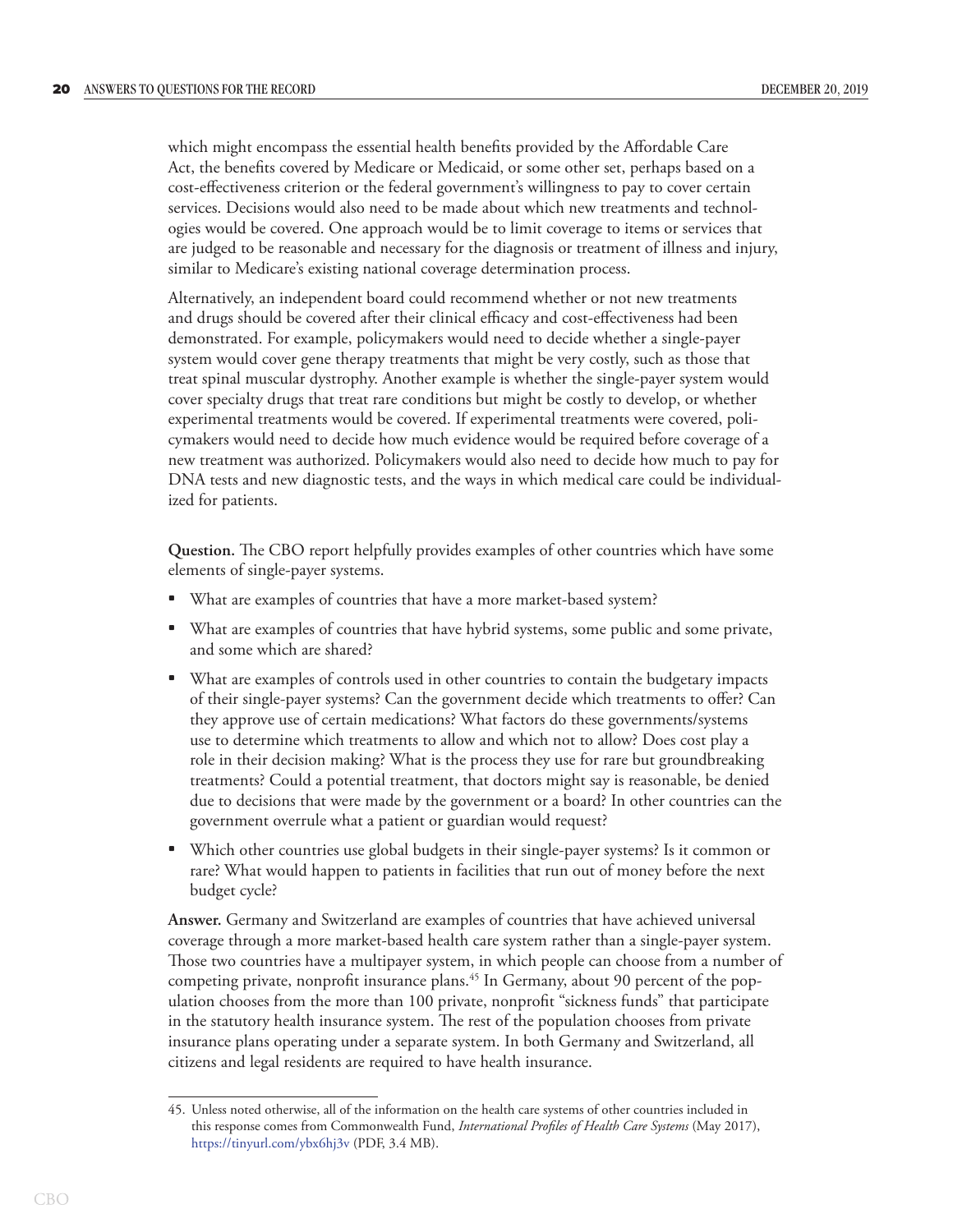*Hybrid Health Care Systems.* Germany and Switzerland could also be regarded as having hybrid systems because each country relies primarily on public financing for health care, and government bodies in each country regulate the benefit packages that private insurers offer. In Germany, a federal government agency specifies broad requirements concerning the benefit package, and a committee consisting largely of representatives of providers and the sickness funds has the authority to decide whether specific services and drugs are included in the benefit package. To the extent possible, the committee takes into account studies of the comparative effectiveness of different treatments. In Switzerland, a federal agency specifies the services that must be included in the benefit package by evaluating whether services are effective, appropriate, and cost-effective. CBO did not find any specific information on the process for approving coverage for new treatments for rare conditions in those countries.

*Cost-Containment Methods in Countries With Single-Payer Systems.* Global budgets, which are discussed in greater detail below, are commonly used in countries with single-payer systems to contain costs. Such countries also contain costs through the prices they pay for medical care. Countries with single-payer systems also use various forms of utilization management to contain health care spending. In Canada's single-payer system, some provinces make lower payments to specialists when a patient has not been referred by a primary care physician. In England, access to specialists generally requires a referral from a primary care physician. Taiwan monitors the use of services and costs in near real-time through its information technology system to identify wasteful spending and inappropriate care.

In countries with a single-payer system, the government determines which health care services and drugs are covered. The benefit package typically provides comprehensive major medical coverage, including hospital and physician care, mental health services, and diagnostic tests. Prescription drugs are covered by most single-payer systems, but not by the Canadian system. For new treatments and technologies, a group of experts generally provides evidence on their cost-effectiveness to agencies that make decisions about their coverage or payments. Examples include the National Institute for Health Care and Excellence (NICE) in England, the Health Technology Assessment division of the Center for Drug Evaluation in Taiwan, and the Canadian Agency for Drugs and Technologies in Health in Canada.<sup>46</sup> For treatments of rare conditions, other countries with single-payer systems generally have a separate process for their appraisals, such as the Highly Specialised Technology evaluations by NICE in England.<sup>47</sup> Canada is establishing a new federal agency, the Canadian Drug Agency, to assess the cost-effectiveness of drugs and negotiate prices, and the new agency is tasked with developing a national strategy for drugs that treat rare diseases.<sup>48</sup> Currently in Canada, the cost-effectiveness of cancer drugs is assessed through the pan–Canadian Oncology Drug Review, which is a separate review process from other drugs (or the Common Drug Review).<sup>49</sup>

A potential treatment that a doctor deems reasonable might not be covered by a single-payer system. CBO determined that information on whether and under what circumstances

<sup>46.</sup> See Center for Drug Evaluation, Taiwan, "Health Technology Assessment" (accessed on October 24, 2019), [http://www.cde.org.tw/eng/HTA/;](http://www.cde.org.tw/eng/HTA/) and Canadian Agency for Drugs and Technologies in Health (accessed on October 24, 2019), [https://cadth.ca/about-cadth.](https://cadth.ca/about-cadth)

<sup>47.</sup> See National Institute for Health Care and Excellence, "NICE Highly Specialised Technologies Guidance" (accessed on October 24, 2019), <https://tinyurl.com/yybengso>.

<sup>48.</sup> See Government of Canada, "Moving Forward on Implementing National Pharmacare" (accessed on October 24, 2019),<https://tinyurl.com/y2gl6o5b>.

<sup>49.</sup> See Maureen E. Trudeau and others, "Pan-Canadian Oncology Drug Review (pCODR): A Unique Model to Support Harmonization of Cancer Drug Funding Decisions in Canada," *Journal of Clinical Oncology*, vol. 36, supplement 30 (October 2018), pp. 41–41.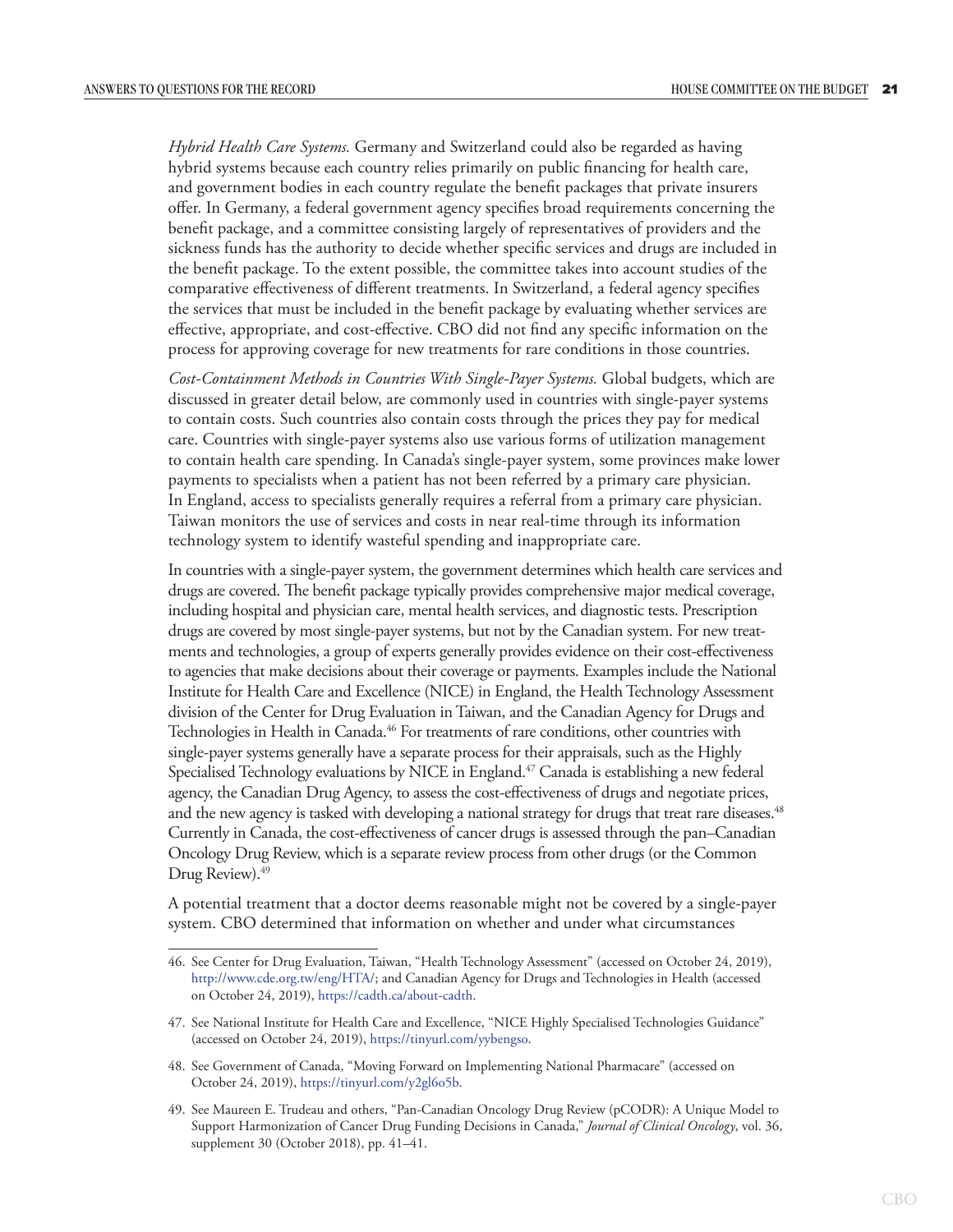physicians or patients can appeal coverage decisions in countries with single-payer systems was not readily available. Some patients in such situations obtain care in other countries.

*Global Budgets.* Global budgets (which establish a prospective budget for health care spending during a specified period) are commonly used in other countries with single-payer systems. England and Taiwan both set national global budgets for their single-payer systems. In Canada, most hospitals operate under annual global budgets. In Australia, Denmark, and Sweden, hospitals receive part of their funding through global budgets and part through other methods, such as predetermined payments per admission based on the patient's diagnosis.

One limitation of a global budget is that health care providers might reduce the number of services they deliver if it appears their total costs will exceed their budget. The likelihood of this occurring depends partly on how the global budget is determined and updated over time. In England, the global budget is allocated to approximately 200 local organizations that are responsible for paying for health care. Since 2010, the global budget in England has grown by about 1 percent annually in real (inflation-adjusted) terms, compared with average real growth of about 4 percent previously. The relatively slow growth in the global budget since 2010 has created severe financial strains in the health care system. Providers' payment rates have been reduced, many providers have incurred financial deficits, and wait times for receiving care have increased.

#### **Congressman Roy**

**Question.** CBO estimated in the report that an average of 29 million people per month— 11 percent of the U.S. residents under the age of 65—were uninsured in 2018.

- Of the 29 million people who are under the age of 65 and uninsured, how many are eligible for health benefits but not enrolled?
- How many have access to insurance but choose not to purchase it?
- Who pays for their health care right now, the uninsured population under the age of 65, under the current system? For example, if someone receives medical care without coverage, who pays for their services? What is the net cost of this coverage?

**Answer.** CBO estimates that 30 million people who are under the age of 65 are uninsured in 2019. Of those people, CBO estimates that 23 percent are eligible for subsidized coverage through a marketplace; 20 percent are noncitizens who are not lawfully present in this country; 15 percent are eligible for Medicaid or CHIP but are not enrolled; 12 percent have income that is less than 100 percent of the federal poverty level and live in a state that did not expand Medicaid; and 30 percent have access to coverage through an employer or directly from an insurer but have chosen not to purchase it.<sup>50</sup>

The uninsured seek care in various settings, including physicians' offices, community health centers, and hospitals. Some uninsured patients pay for their care out of pocket. In some cases, they pay a provider's full charges, which are typically higher than the payments providers receive from insured patients. In other cases, low-income uninsured patients receive

<sup>50.</sup> The responses to this question are based on CBO's estimates for 2019. See Congressional Budget Office, *Federal Subsidies for Health Insurance Coverage for People Under Age 65: 2019 to 2029* (May 2019), [www.cbo.gov/publication/55085](https://www.cbo.gov/publication/55085). That report was published shortly after the release of *Key Design Components and Considerations for Establishing a Single-Payer Health Care System.*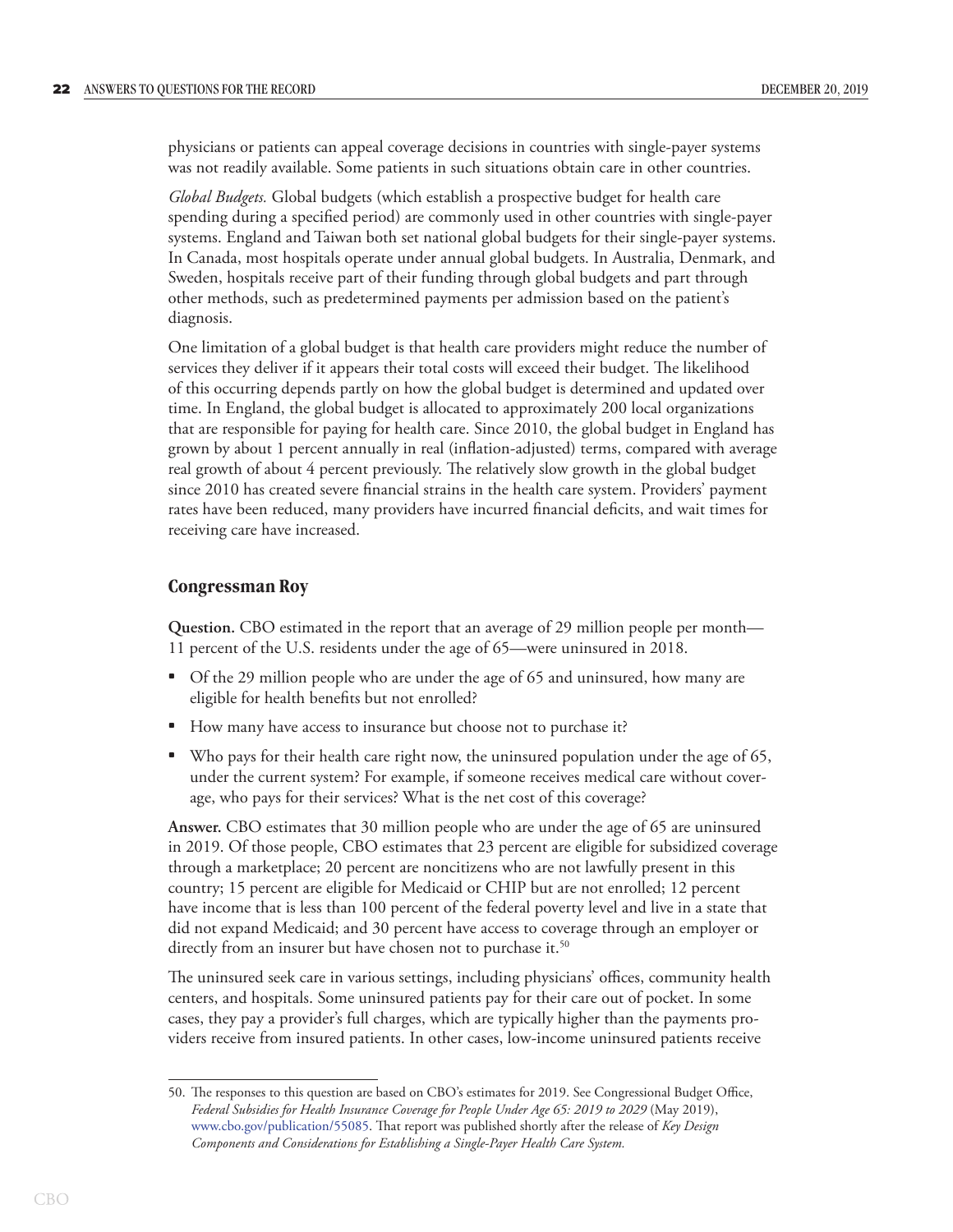charity care—that is, services are furnished by the provider at no cost or at a reduced price. Providers can also incur bad debt as a result of treating uninsured patients—that is, the provider bills the patient but receives no payment or only a partial payment.

People who are eligible for Medicaid or CHIP but not enrolled are identified in most states when they go to a hospital. Those people are regarded as presumptively eligible for a limited period. In such cases, Medicaid pays the hospital for the person's care. The person must file a complete Medicaid application after leaving the hospital in order to obtain Medicaid eligibility for a longer period. In addition, in most states, when people apply for Medicaid they can receive retroactive coverage for up to three months before the date of application. If, during that period, applicants met Medicaid eligibility criteria and incurred medical expenses, Medicaid pays providers for any covered health care services they used. Data are not available on the amount that Medicaid spends on hospital care for people determined to be presumptively eligible or the amount that Medicaid pays providers under the retroactive coverage option.

CBO is not aware of any recent studies focusing on the amount of health care used by the uninsured or the sources of payment for that care. The most recent such study is of limited relevance because it relied on data for 2013 and thus does not capture the effects of the insurance coverage expansions under the Affordable Care Act.<sup>51</sup>

The federal, state, and local governments provide financial support to providers to help offset the costs of caring for the uninsured. Examples of such support include Medicare and Medicaid disproportionate share hospital payments and funding for the Veterans Health Administration, community health centers, state and local health departments, and the Indian Health Service.

**Question.** Would individuals who currently have coverage, roughly 300 million Americans, be affected if we moved to a single-payer system? How many individuals who currently have coverage would have their coverage disrupted by the potential effects of such an overhaul?

**Answer.** If private insurance was eliminated under a single-payer system, people who currently have it would enroll in the public plan. Among people under age 65, CBO estimates that 159 million have employment-based insurance in 2019, 14 million have private nongroup coverage, and 1 million have coverage through the Basic Health Program.<sup>52</sup> Those estimates cannot be added to yield an estimate of the total number of people with private insurance because some people report more than one type of coverage. People who currently have private insurance would probably need to switch their coverage. The role of private insurance under a single-payer system would depend on its design. For instance, the system might eliminate private insurance, or it could retain a role for private insurance, such as by offering benefits that supplement the public plan.

If current public programs were eliminated, people who currently have public coverage would enroll in a new public plan under a single-payer system. Their covered benefits and cost sharing might change, depending on the system's design. Taking into account people of

<sup>51.</sup> See Teresa A. Coughlin and others, *Uncompensated Care for the Uninsured in 2013: A Detailed Examination*  (Kaiser Commission on Medicaid and the Uninsured, May 2014), [https://tinyurl.com/y45a95aq.](https://www.kff.org/uninsured/report/uncompensated-care-for-the-uninsured-in-2013-a-detailed-examination/)

<sup>52.</sup> See Congressional Budget Office, *Federal Subsidies for Health Insurance Coverage for People Under Age 65: 2019 to 2029* (May 2019), [www.cbo.gov/publication/55085](https://www.cbo.gov/publication/55085).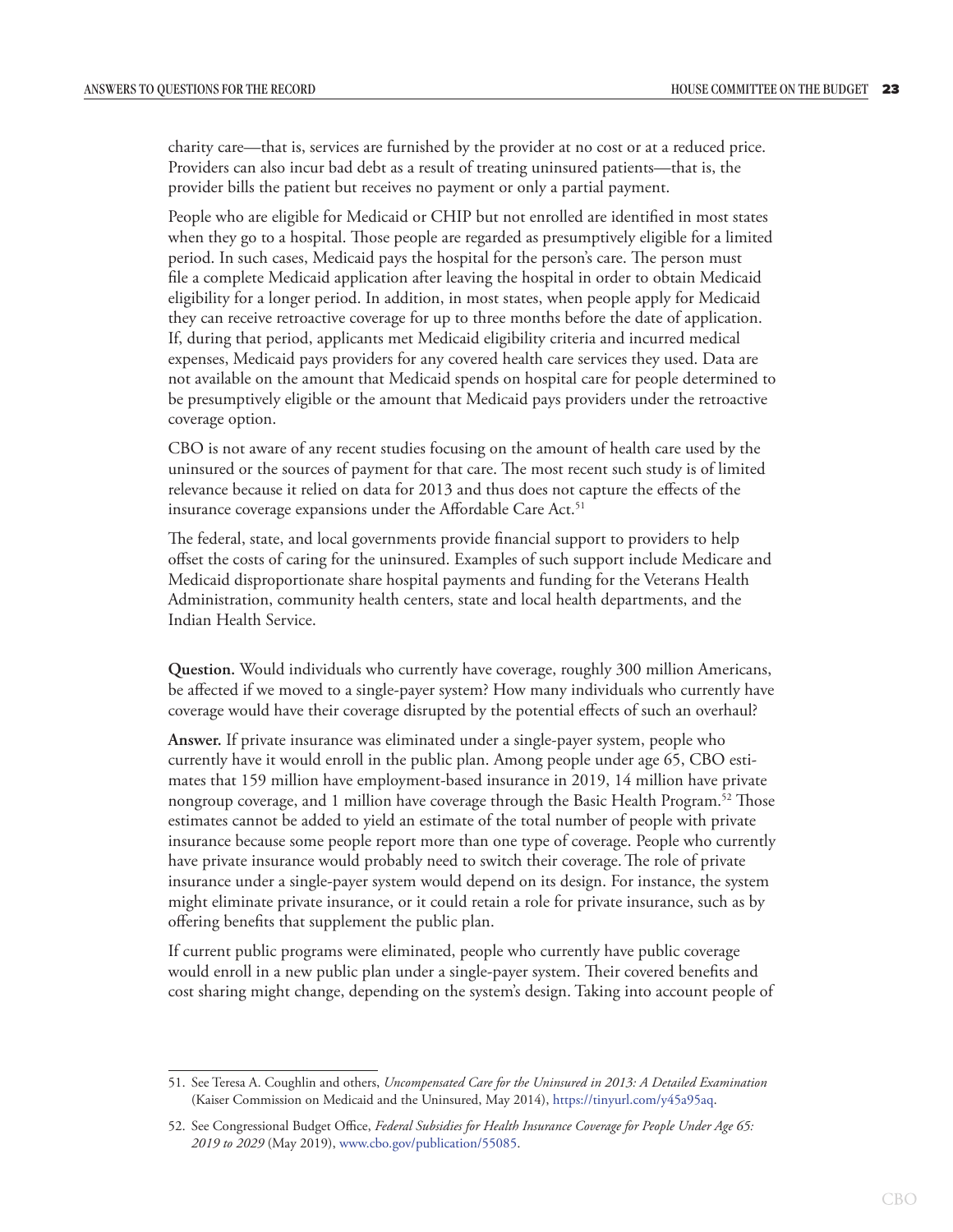all ages, CBO estimates that there are 75 million enrolled in Medicaid in 2019, 61 million enrolled in Medicare, and 7 million enrolled in CHIP.<sup>53</sup>

**Question.** What percentage of total health expenditures is NOT paid for by the federal government, which would likely be shifted to the federal government under a single-payer system?

**Answer.** Currently, national health care spending—which totaled \$3.5 trillion in 2017—is financed through a mix of public and private sources. Private sources paid more than half of that amount, and state or local governments paid about one-tenth. The federal government paid 37 percent of the total, or \$1.3 trillion.<sup>54</sup> The amount of total health care spending that would be shifted to the federal government under a single-payer system would depend on the design of the system. Two key design features are the services that would be covered by the single-payer system and the amount of cost sharing that would be required. In a system covering a comprehensive set of benefits with little cost sharing, the shift of national health care spending from other payers to the federal government would be substantial.

**Question.** The report stated that roughly 29 million people do not have coverage, and 11 million of those individuals are not legally present in the United States. Has CBO done analyses on the federal spending impact of those 11 million people, including the net impact on healthcare spending? If so, please include the relevant responses.

**Answer.** An average of 11 million people per month in 2018 were estimated to be noncitizens who were not lawfully present, and about half of the 11 million people had health insurance that year (mainly through private insurers).<sup>55</sup> Noncitizens who are not lawfully present are ineligible for most federal programs, including Medicare, Social Security, Supplemental Security Income, the Supplemental Nutrition Assistance Program, subsidies for nongroup health insurance, Pell grants and federal student loans, and unemployment insurance.<sup>56</sup> Noncitizens who are not lawfully present are not eligible to enroll in Medicaid. However, Medicaid pays hospitals for emergency services provided to noncitizens who are not lawfully present if they would have qualified for Medicaid if not for their immigration

<sup>53.</sup> See Congressional Budget Office, "Medicaid—CBO's May 2019 Baseline" (May 2019), [www.cbo.gov/](https://www.cbo.gov/system/files/2019-05/51301-2019-05-medicaid.pdf) [system/files/2019-05/51301-2019-05-medicaid.pdf](https://www.cbo.gov/system/files/2019-05/51301-2019-05-medicaid.pdf) (139 KB); "Medicare—CBO's May 2019 Baseline" (May 2019), [www.cbo.gov/system/files/2019-05/51302-2019-05-medicare\\_0.pdf](https://www.cbo.gov/system/files/2019-05/51302-2019-05-medicare_0.pdf) (203 KB); and "Children's Health Insurance Program—CBO's May 2019 Baseline" (May 2019), [www.cbo.gov/system/files/2019-](https://www.cbo.gov/system/files/2019-05/51296-2019-05-chip.pdf) [05/51296-2019-05-chip.pdf](https://www.cbo.gov/system/files/2019-05/51296-2019-05-chip.pdf) (171 KB).

<sup>54.</sup> The estimates of national health care spending by source of payment are from Centers for Medicare & Medicaid Services, National Health Expenditure Accounts, "National Health Expenditures by Type of Service and Source of Funds: Calendar Years 1960–2018" (accessed February 15, 2019), [https://go.usa.gov/](https://go.usa.gov/xEUS6) [xEUS6.](https://go.usa.gov/xEUS6) The estimates of national and federal spending on health care include spending on investment in the medical sector, which accounts for 5 percent of national spending on health care and 3 percent of federal spending on health care. The estimates of federal spending for Medicare exclude the effects of premiums and other offsetting receipts. The estimates do not account for tax subsidies, such as the federal tax exclusion for employment-based health insurance.

<sup>55.</sup> See Congressional Budget Office, *Key Design Components and Considerations for Establishing a Single-Payer Health Care System* (May 2019), [www.cbo.gov/publication/55150.](https://www.cbo.gov/publication/55150)

<sup>56.</sup> See Congressional Budget Office, *How Changes in Immigration Policy Might Affect the Federal Budget*  (January 2015), [www.cbo.gov/publication/49868](https://www.cbo.gov/publication/49868).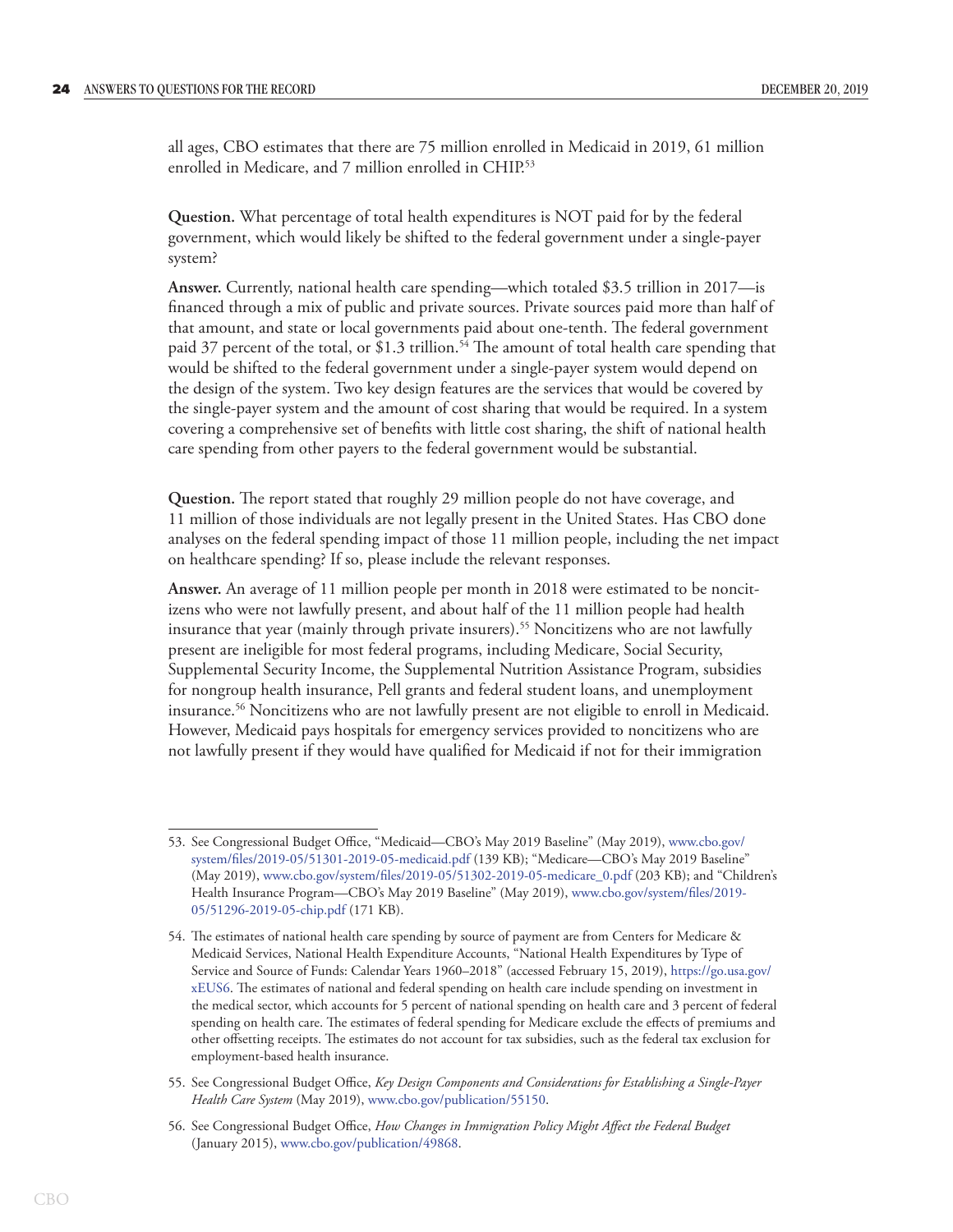status.57 In fiscal year 2018, federal Medicaid spending on emergency services provided to such people was \$1.6 billion, or  $0.4$  percent of total federal spending on Medicaid.<sup>58</sup>

Noncitizens who are not lawfully present are generally not eligible to enroll in CHIP. However, since 2002, states have had the option to cover prenatal care to women regardless of their immigration status by extending CHIP eligibility to the unborn child. As of January 2019, 16 states had exercised that option.<sup>59</sup> No data are available on the number of noncitizens who are not lawfully present who have received such services under CHIP.

**Question.** The report states, "participants would not have a choice of insurer or health benefits... the benefits provided by the public plan might not address the needs of some people."

- Can you elaborate on what that means? The plan might not address the needs of some people?
- How many people in the US are covered by private insurance? How many are covered by a public program?

**Answer.** Under a single-payer system that eliminated private insurance entirely, there would be only one insurer with a standardized set of benefits. Thus, patients would not have a choice of insurer or benefits, and those standardized benefits might not meet the needs of some people. For example, certain specialty drugs or expensive new treatments, such as gene therapy, might not be covered under a single-payer system.

CBO estimates that, among the population under age 65 in 2019, average monthly enrollment for people with employment-based insurance is 159 million, and the number of people with nongroup coverage is 14 million.<sup>60</sup>

Among the entire population, the agency estimates, an average of 61 million people are enrolled in Medicare on a monthly basis in 2019: 47 million are enrolled through a private insurer in Medicare Part D (for prescription drug benefits) and 22 million are enrolled through a private insurer in Medicare Advantage (for health care benefits).<sup>61</sup> Average monthly enrollment in Medicaid and CHIP is 75 million and 7 million, respectively, in 2019. (Those numbers count people with two sources of coverage, such as Medicare and Medicaid, in both categories.) Most Medicaid beneficiaries are enrolled in one or more private managed care plans.<sup>62</sup>

- 60. See Congressional Budget Office, *Federal Subsidies for Health Insurance Coverage for People Under Age 65: 2019 to 2029* (May 2019), [www.cbo.gov/publication/55085](https://www.cbo.gov/publication/55085).
- 61. See Congressional Budget Office, "Medicare—CBO's May 2019 Baseline" (May 2019), [www.cbo.gov/](https://www.cbo.gov/system/files/2019-05/51302-2019-05-medicare_0.pdf) [system/files/2019-05/51302-2019-05-medicare\\_0.pdf](https://www.cbo.gov/system/files/2019-05/51302-2019-05-medicare_0.pdf) (203 KB).
- 62. See Congressional Budget Office, *Exploring the Growth of Medicaid Managed Care* (August 2018), [www.cbo.gov/publication/54235](https://www.cbo.gov/publication/54235).

<sup>57.</sup> See Samantha Artiga and Maria Diaz, *Health Coverage and Care of Undocumented Immigrants*, Issue Brief (Kaiser Family Foundation, July 2019), pp. 3–4, <https://tinyurl.com/y48owh5b>(PDF, 270 KB).

<sup>58.</sup> Those estimates are from the Medicaid Financial Management Report for Fiscal Year 2018 produced by the Centers for Medicare & Medicaid Services. That report is not yet publicly available.

<sup>59.</sup> See Tricia Brooks, Lauren Roygardner, and Samantha Artiga, *Medicaid and CHIP Eligibility, Enrollment, and Cost Sharing Policies as of January 2019: Findings From a 50-State Survey* (Kaiser Family Foundation, March 2019), pp. 10–11, [https://tinyurl.com/y4c8n7ye](http://files.kff.org/attachment/Report-Medicaid-and-CHIP-Eligibility-Enrollment-Renewal-and-Cost-Sharing-Policies-as-of-January-2019) (PDF, 2 MB).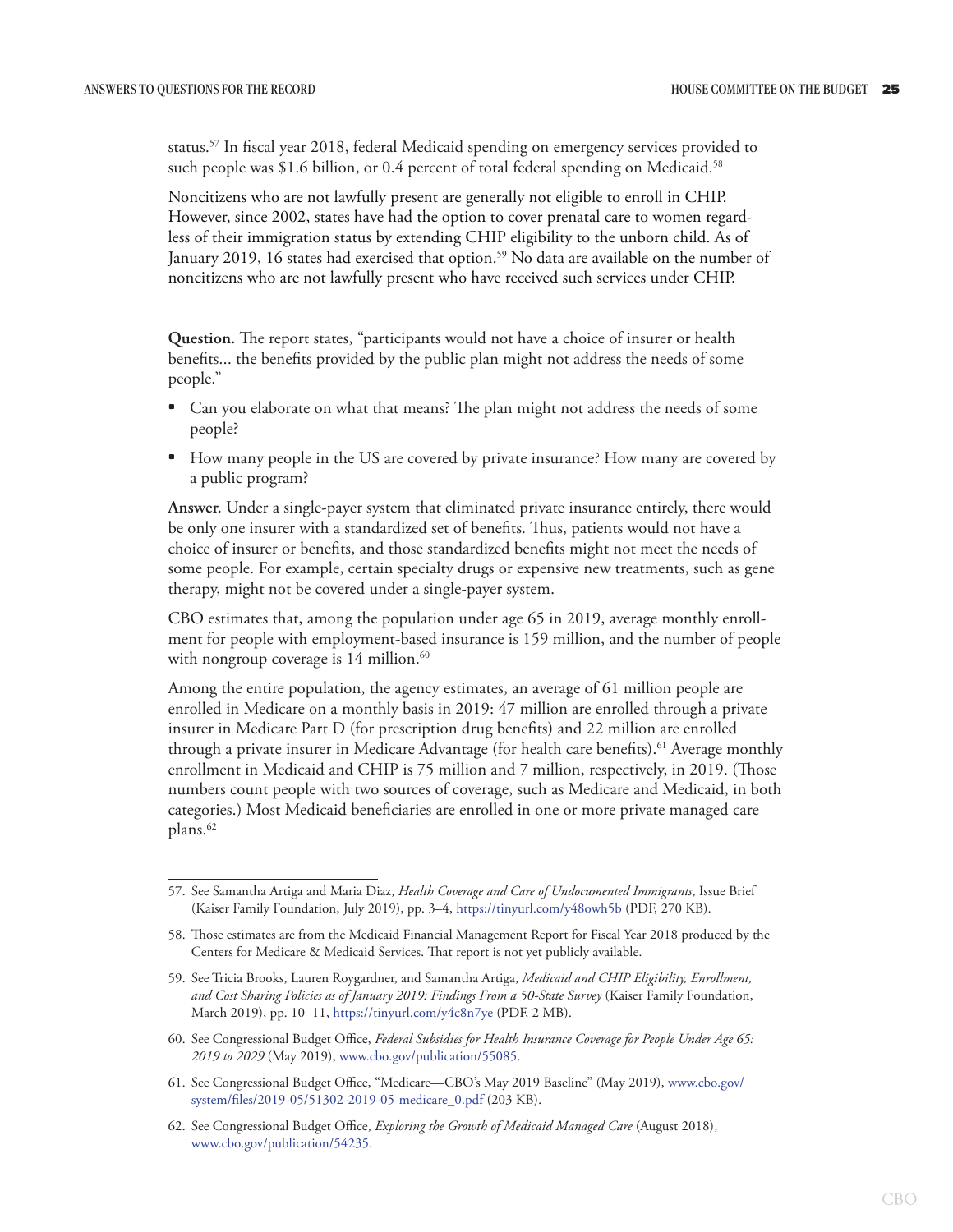**Question.** A recent Association of American Medical Colleges study found the U.S. will see a shortage of up to nearly 122,000 physicians by 2032—this is under current law. Would a single payer system in the United States lead to an even greater shortage of physicians in the U.S.?

**Answer.** CBO has not reviewed the methods and assumptions used in the study by the Association of American Medical Colleges. That study concluded that the United States will face a shortage of physicians, but experts disagree about that. A report by the Institute of Medicine reviewed the available studies and concluded that the evidence does not indicate that the United States faces such a shortage.<sup>63</sup>

If a single-payer system had little or no cost sharing, the demand for physicians' services would tend to rise. If payment rates were reduced, on average, the supply of care from physicians would tend to fall. Both of those factors would contribute to a shortage of physicians in the United States. By contrast, the time that was previously spent on administrative tasks associated with multiple insurers and utilization management could be used instead to increase the supply of care. On net, whether a single-payer system would lead to a shortage of physicians would depend on the system's design. The government could also implement some policies that would increase the supply of physicians, such as increasing subsidies for medical education. Lower payments to providers would cause changes in the nature of the health care system in the long term, such as leading different people to become physicians, and could result in greater use of nurse practitioners and physician assistants. Some of the decisions involved, such as the scope of practice for health professionals, would be made at the state level.

**Question.** Has CBO done a report on average wait times for care in the United States under current policy? If so, what do average wait times look like? What would average wait times look like for a patient under a single-payer system?

**Answer.** CBO has not conducted an analysis of average wait times for care under the current system or under a single-payer system. Average wait times under a single-payer system would depend on the system's design features, such as the covered services, cost-sharing requirements, and providers' payment rates. For example, if there was little or no cost sharing and payment rates were substantially lower than what providers would receive under current law, CBO expects that average wait times would increase.

**Question.** With respect to Obamacare's Medicaid expansion, has CBO done any analysis of crowd out—both the numbers of people dropping private coverage to enroll in expansion, and the Medicaid spending for those individuals? I've seen some reports suggesting significant numbers of people may be dropping private coverage to enroll in Medicaid, Louisiana specifically. Can CBO elaborate on this?

**Answer.** CBO has not conducted its own analysis of the extent to which people drop private coverage to enroll in Medicaid as a result of the ACA. However, recent peer-reviewed studies found mixed results, with some showing little or no evidence of crowding out from Medicaid

<sup>63.</sup> See Institute of Medicine, "Chapter 2: Background on the Pipeline to the Physician Workforce," in Jill Eden, Donald Berwick, and Gail Wilensky, eds., *Graduate Medical Education That Meets the Nation's Health Needs*  (National Academies Press, 2014), [www.nap.edu/read/18754/chapter/4.](https://www.nap.edu/read/18754/chapter/4)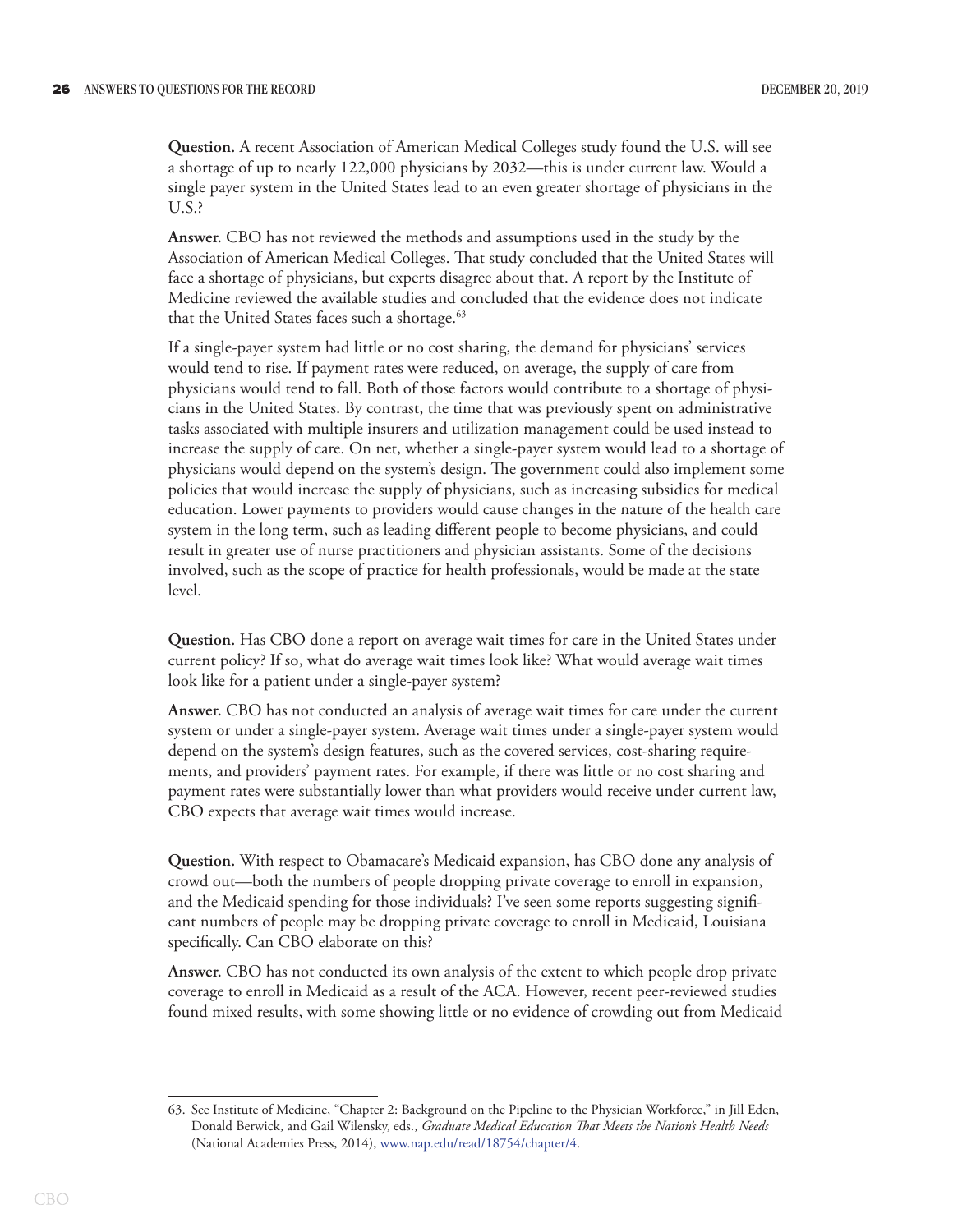and others showing some evidence of that phenomenon in certain populations.<sup>64</sup> Decker, Lipton, and Sommers (2017), Frean, Gruber, and Sommers (2017), and Courtemanche and others (2017) found little or no evidence of such crowding out.65 Wehby and Lyu (2018) found some evidence of crowding out of private coverage, including both individually purchased and employment-based coverage, among certain groups of people, particularly among adults ages 19 to 26 and women.<sup>66</sup> Sommers, Kenney, and Epstein (2014) examined the phenomenon in Connecticut and the District of Columbia, which implemented the ACA Medicaid expansion before 2014. They found evidence of some crowding out of private coverage in Connecticut (accounting for 30 percent to 40 percent of the increase in Medicaid coverage), particularly for healthier and younger adults ages 19 to 25, but found no evidence of crowding out in the District of Columbia.<sup>67</sup>

The data from Louisiana contribute to the literature that shows some evidence of crowding out. Louisiana expanded Medicaid to nonelderly adults with income up to 138 percent of the federal poverty level on July 1, 2016. The data about that experience have not been analyzed using methods as rigorous as those applied in many of the peer-reviewed studies, which used statistical methods to control for other factors that could cause insurance coverage rates to change. One study used two types of analysis and concluded that the Medicaid expansion in Louisiana resulted in a substantial crowding out of private coverage.<sup>68</sup>

The first analysis relied on estimates from a survey of Louisiana residents that found that, among other things, the number of nonelderly adults with income up to 138 percent of the FPL who had private insurance coverage declined from 2015 to 2017.<sup>69</sup> The biggest decline among people in that segment of the population was for employment-based insurance; the number of people with such coverage fell from about 181,000 in 2015 to about 140,000 in 2017. The crowding-out study characterized the difference between those two numbers (about 40,000) as the number of nonelderly adults with income up to 138 percent of the FPL who dropped employment-based insurance to enroll in Medicaid. However, the decline of 40,000 nonelderly adults with employment-based insurance and income up to 138 percent of the FPL was mostly due to the fact that the survey estimated a substantial decline in the total number of nonelderly adults in that income range in Louisiana (from

- 66. See George L. Wehby and Wei Lyu, "The Impact of the ACA Medicaid Expansions on Health Insurance Coverage Through 2015 and Coverage Disparities by Age, Race/Ethnicity, and Gender," *Health Services Research*, vol. 53, no. 2 (April 2018), pp. 1248–1271, <https://doi.org/10.1111/1475-6773.12711>.
- 67. See Benjamin D. Sommers, Genevieve M. Kenney, and Arnold M. Epstein, "New Evidence on the Affordable Care Act: Coverage Impacts of Early Medicaid Expansions," *Health Affairs*, vol. 33, no. 1 (January 2014), pp. 78–87, [https://doi.org/10.1377/hlthaff.2013.1087.](https://doi.org/10.1377/hlthaff.2013.1087)
- 68. See Chris Jacobs, *What You Need to Know About Medicaid Crowd Out* (Pelican Institute for Public Policy, 2019), [https://tinyurl.com/vero52f](https://pelicaninstitute.org/wp-content/uploads/2019/05/PEL_MedicaidCrowdOut_WEB-2.pdf) (PDF, 434 KB).
- 69. See Stephen R. Barnes and others, "Louisiana Health Insurance Survey, 2017" (sponsored by the Louisiana Department of Health), Table 2.5, [https://tinyurl.com/y58neud8](http://ldh.la.gov/assets/media/2017-Louisiana-Health-Insurance-Survey-Report.pdf?mod=article_inline) (PDF, 1.2 MB).

<sup>64.</sup> See Kaiser Family Foundation, *The Effects of Medicaid Expansion Under the ACA: Updated Findings From a Literature Review* (August 2019), p. 4, [https://tinyurl.com/yxp66v2v](http://files.kff.org/attachment/Issue-brief-The-Effects-of-Medicaid-Expansion-under-the-ACA-Findings-from-a-Literature-Review) (PDF, 1.5 MB).

<sup>65.</sup> See Sandra L. Decker, Brandy J. Lipton, and Benjamin D. Sommers, "Medicaid Expansion Coverage Effects Grew in 2015 With Continued Improvements in Coverage Quality," *Health Affairs*, vol. 36, no. 5 (May 2017), pp. 819–825,<https://doi.org/10.1377/hlthaff.2016.1462>; Molly Frean, Jonathan Gruber, and Benjamin D. Sommers, "Premium Subsidies, the Mandate, and Medicaid Expansion: Coverage Effects of the Affordable Care Act," *Journal of Health Economics*, vol. 53 (May 2017), pp. 72–86, [https://doi.org/10.1016/j.jhealeco.2017.02.004;](https://doi.org/10.1016/j.jhealeco.2017.02.004) and Charles Courtemanche and others, "Early Impacts of the Affordable Care Act on Health Insurance Coverage in Medicaid Expansion and Non-Expansion States" *Journal of Policy Analysis and Management*, vol. 36, no. 1 (Winter 2017), pp. 178–210, [https://doi.org/10.1002/pam.21961.](https://doi.org/10.1002/pam.21961)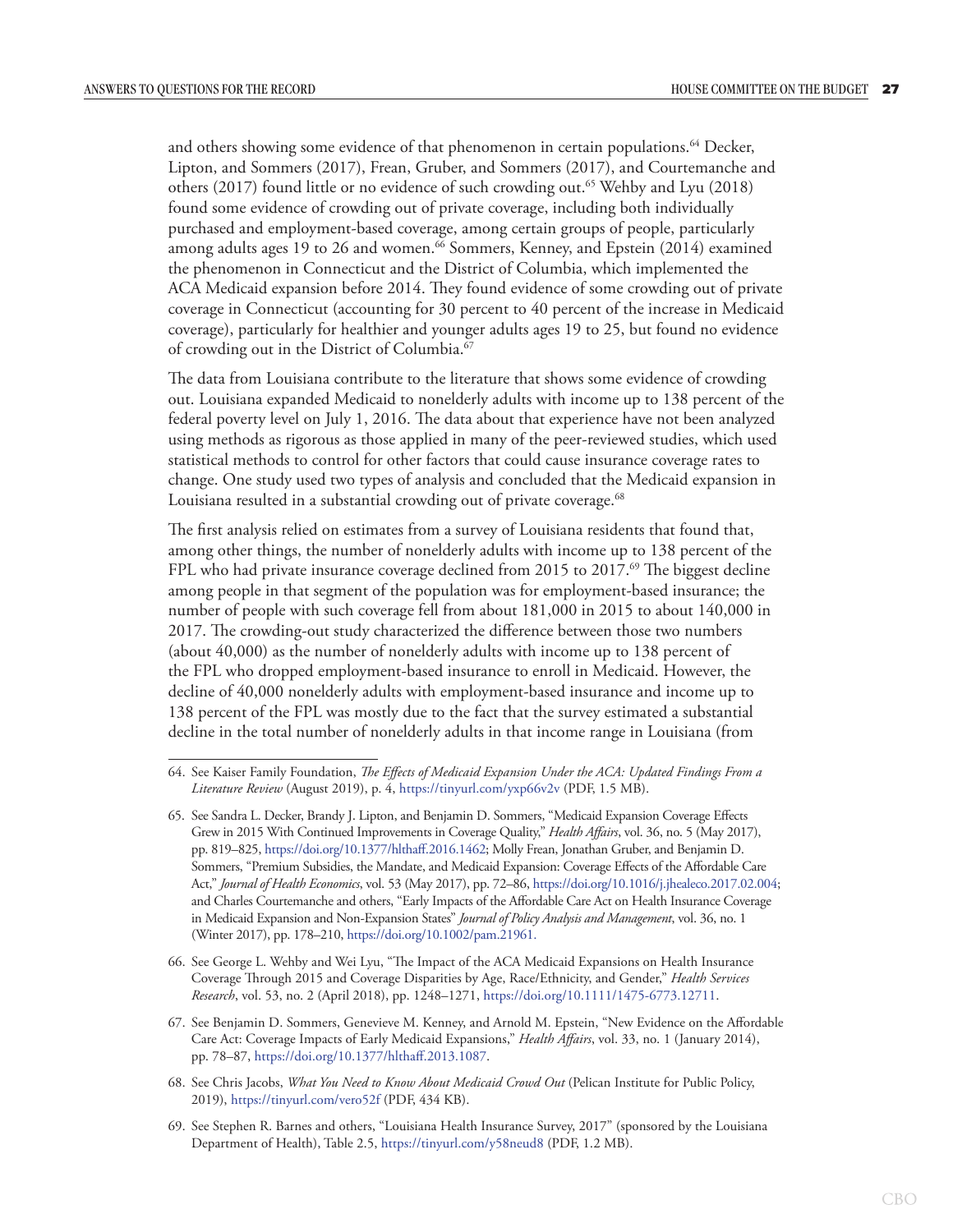about 900,000 in 2015 to about 715,000 in 2017). When measured on a percentage basis, the decline in employment-based coverage among that segment of the population was much smaller (from 20.1 percent in 2015 to 19.6 percent in 2017). Moreover, that percentage change in employment-based coverage might have been due to changing economic conditions or other factors and cannot be attributed entirely to people choosing to drop their coverage.

In the second analysis, the study focused on people who enrolled in Medicaid in Louisiana under the expanded eligibility criteria in August 2017. The study reported that 36 percent of those people had dropped private coverage within 30 days of enrolling in Medicaid. The 36 percent figure appears not to be limited to people who voluntarily dropped their coverage before enrolling in Medicaid but also includes people who lost their coverage (for example, because of the loss of employment or a change from full- to part-time employment). A challenge is to distinguish between people who lost their insurance coverage because of the Medicaid expansion (for example, if employers of low-wage workers stopped offering health insurance as a result of the Medicaid expansion) and people who lost private coverage for other reasons (such as losing their jobs). The former represent crowding out and the latter do not.

**Question.** Finally, and with respect to the budgetary treatment of cost-sharing reductions, did CBO tell Budget Committee staff that CBO now assumes that all states will incorporate CSRs into their premium estimates over time? On June 8 last year, CBO wrote that it "generally expects the costs associated with CSRs to be covered by increases in premiums." $70$ Is CBO required to assume payments will be made in all cases—not some cases, or generally, or over time, but in all cases, and in all states?

Some states, including North Dakota, Vermont, and South Dakota did not allow insurers to raise premiums for 2018 after CSR payments stopped. Yet CBO assumed that each of these states would do the exact opposite. Did CBO contact these states regarding their insurance markets when adjusting the treatment of CSRs in 2018, and when were they contacted? Director Hall had previously admitted that he provided incomplete and inaccurate information to the Budget Committee Members when asked about this issue at a January 2018 hearing. I am greatly concerned about this issue and would appreciate it if CBO could provide clarity on this subject in response to the above QFRs.

**Answer.** Starting in the spring of 2018, CBO anticipated in its baseline projections that the expenses associated with cost-sharing reductions (CSRs) would be covered in all states by the government's premium tax credits. In most cases, insurers promptly increased premiums to accomplish that result.<sup>71</sup> However, in the few cases in which states barred such increases in 2018, the agency projected that premiums were sufficient to cover the cost of CSRs without increases for that purpose. In 2019, insurance regulators in all states (but not the District of Columbia) have allowed insurers to explicitly increase premiums for silver plans in the marketplaces to account for CSRs.

In preparing its projections, CBO discussed this matter with some insurers and state regulators. For many states—including North Dakota, Vermont, and South Dakota—CBO relied

<sup>70.</sup> See Congressional Budget Office, letter to the Honorable Mark Meadows providing information about the budgetary treatment of cost-sharing reductions (June 8, 2018), [www.cbo.gov/publication/53961](http://www.cbo.gov/publication/53961).

<sup>71.</sup> See Congressional Budget Office, *Federal Subsidies for Health Insurance Coverage for People Under Age 65: 2019 to 2029* (May 2019), [www.cbo.gov/publication/55085](http://www.cbo.gov/publication/55085), and *Federal Subsidies for Health Insurance Coverage for People Under Age 65: 2018 to 2028* (May 2018), [www.cbo.gov/publication/53826](http://www.cbo.gov/publication/53826).